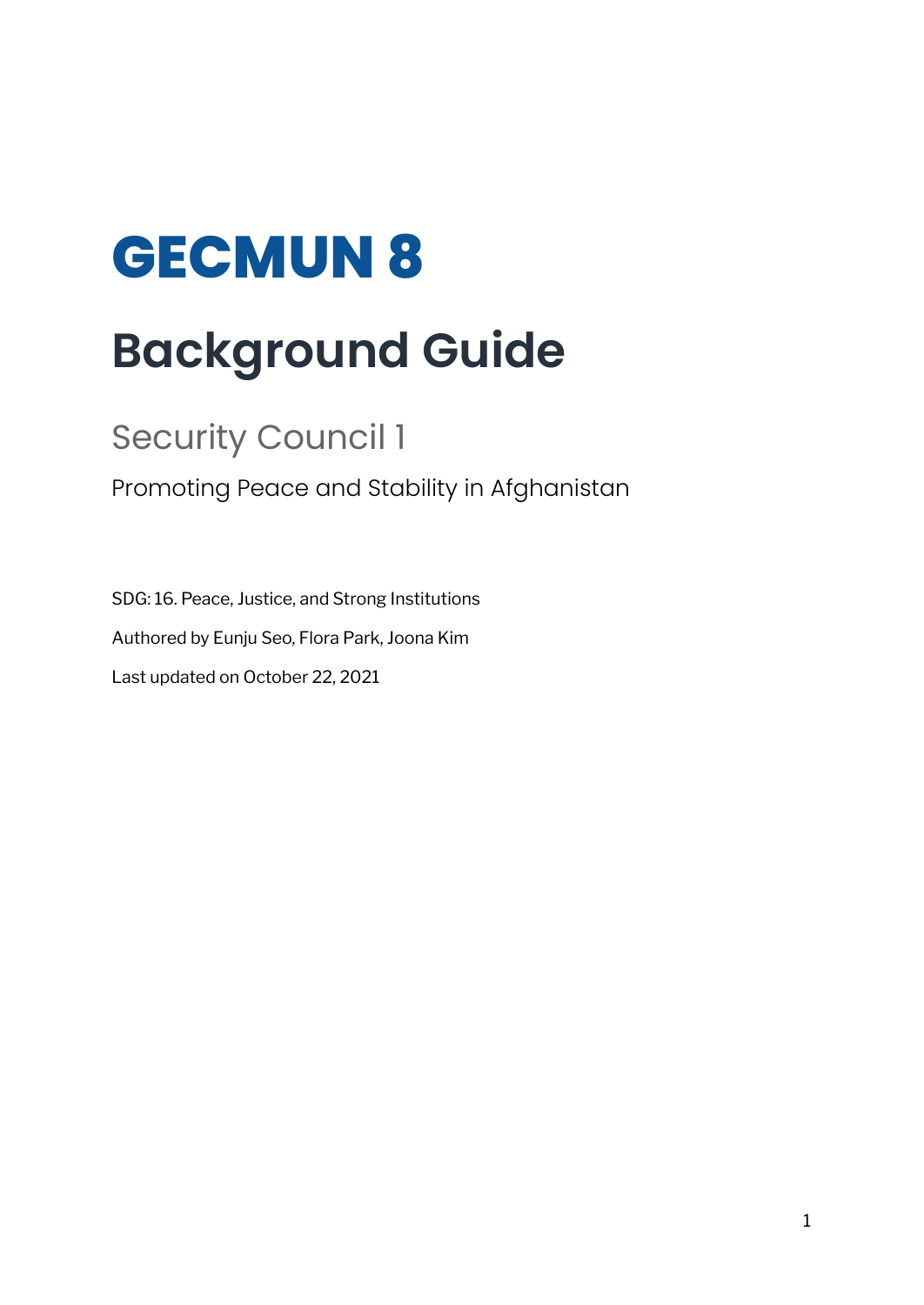# **Committee Introduction**

The United Nations Security Council (UNSC) is the leading force for resolving any existing acts of aggression in the world. UNSC holds the primary responsibility for maintaining international peace and security, as well as developing friendly relationships among nations, cooperating in solving international problems and in promoting respect for human rights, and being a center for harmonizing the actions of nations.

The Security Council calls upon the parties to a dispute to settle it by peaceful means and recommends methods of adjustment. In some cases, the Security Council can impose sanctions or even authorize the use of force to maintain or restore international peace and security. Based on these missions, the Security Council has the responsibility to ensure the protection of every other members' rights. It has 15 Members, and each Member has one vote.

# **Agenda Introduction**

The current situation in Afghan political unity remains fragile. Most civilians of Afghanistan overwhelmingly desire peace. However, various challenges that Afghanistan faces make this country one of the most fragile and insecure states in the world. Some examples of those hardships are: economy crumblings, bad living conditions, Afghanistan war, terrorism, gender inequality, and many human rights violations.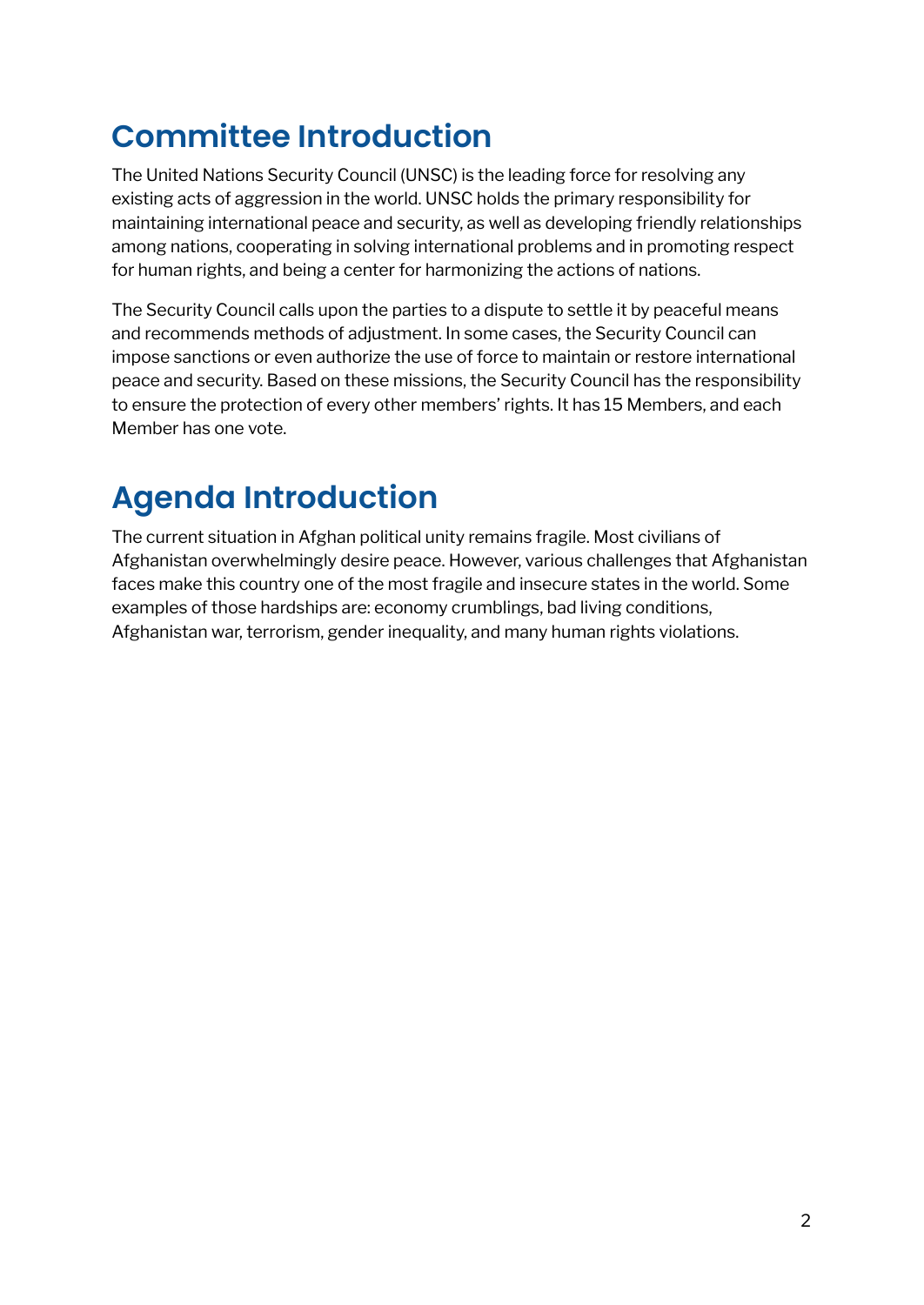# **Letter from the Chairs**

Welcome delegates,

We are Eunju Seo, Flora Park, and Joona Kim from North London Collegiate School Jeju. It is our greatest pleasure to be serving you as co-chairs for the United Nations Security Council at GECMUN 8. Throughout the conference, we will be helping you to engage in a fruitful debate regarding pressing international issues with fellow delegates and devise effective resolutions.

In the Security Council, you will be discussing the agenda: promoting peace and stability in Afghanistan. When researching for the conference we would advise you to make efficient use of various online and offline resources such as, but not limited to, the CIA World Factbook, government statistics, journal articles, and most importantly, this chair report. We highly recommend that all delegates acquire sufficient background knowledge on this topic as strong research will serve you well during the conference, helping you to formulate effective and practical solutions.

If you have any further inquiries about the procedure or topic, please don't hesitate to contact us at any time. We wholeheartedly look forward to meeting you at the conference!

Kind regards, Eunju Seo (eseo23@pupils.nlcsjeju.kr) Flora Park (mjpark22@pupils.nlcsjeju.kr) Joona Kim (jnkim24@pupils.nlcsjeju.kr)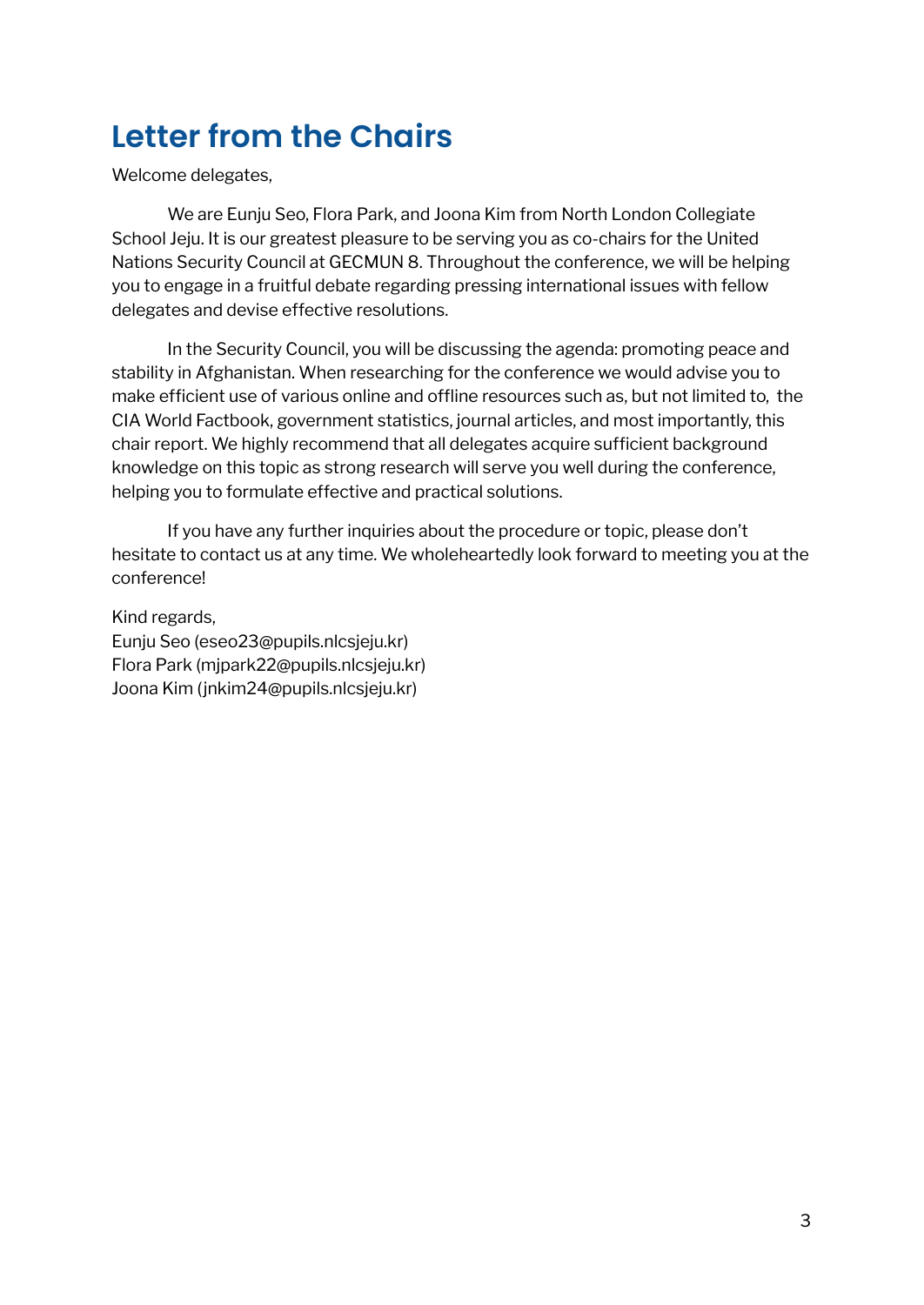# **Key Terms**

### **Coup**

a sudden illegal, often violent, taking of government power, especially by part of an army

### **Coalition**

a group formed of different organizations or people who agree to act together, usually temporarily, to achieve something

### **IED**

An improvised explosive device (IED) attack is the use of a "homemade"bomb and/or destructive device to destroy, incapacitate, harass, or distract

### **Osama bin Laden**

founder of the militant Islamist organization al-Qaeda and mastermind of numerous terrorist attacks against the United States and other Western powers

### **Reconnaissance**

the process of getting information about enemy forces or positions by sending out small groups of soldiers or by using aircraft

### **Sovereignty**

supreme power especially over a body politic; freedom from external control, autonomy

### **Surveillance**

the careful watching of someone, especially by an organization such as the police or the army

### **Taliban**

ultraconservative political and religious faction that emerged in Afghanistan in

the mid-1990s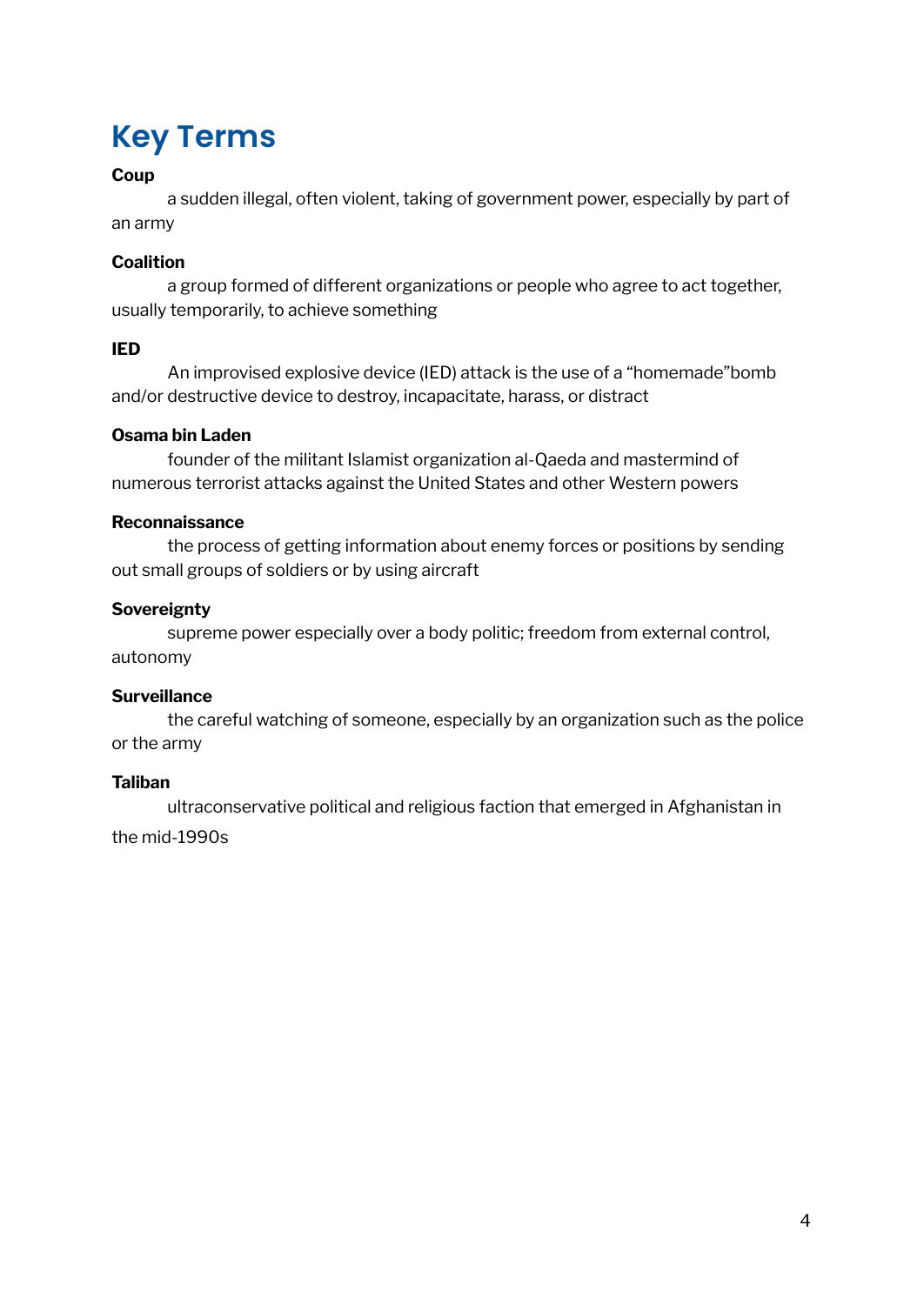# **Historical Background**

Afghanistan, a landlocked country in south-central Asia, holds its geographical significance as an important trading route that connects southern and eastern Asia to Europe and the Middle East. Due to its prized location, this piece of land has endured a long history of domination by various empire-builders such as Darius I of Babylonia, Alexander the Great of Macedonia, and Mahmud of Ghazni. Despite Afghanistan's long history of conflicts, the country is currently still part of a prolonged conflict - one that has been on for over 20 years. The Afghanistan war, being the longest war in U.S. history, is an ongoing war following the invasion of Afghanistan by the US forces in 2001. But before the explanations of the war itself, understanding the change of power (leading up to the war) becomes crucial for the overall comprehension of the instability in Afghanistan.

| 1747      | Founding of the nation<br>Ahmand Shah Durrani conquers the area, marking the<br>$\circ$<br>last of the Afghan empires                                                                                                                                                                     |
|-----------|-------------------------------------------------------------------------------------------------------------------------------------------------------------------------------------------------------------------------------------------------------------------------------------------|
| 1830-1895 | "The Great Game" between Great Britain and Russia<br>Struggle for the control of central and southern parts of<br>$\circ$<br>Asia<br>This led to the invasion of Afghanistan by Britain, causing the<br>First Anglo-Afghan War (1839-1842) and the Second<br>Anglo-Afghan War (1878-1880) |
| 1919      | Afghans win independence from the British empire<br>Declared as a sovereign and fully independent state by King<br>Amanullah Khan                                                                                                                                                         |
| 1964      | The last king of Afghanistan, Mohammed Zahir Shah, creates a<br>new constitution based on modern democracy                                                                                                                                                                                |
| 1974      | Mohammed Daud Khan stages a coup and institutes a<br>$\bullet$<br>republican government<br>He becomes Afghanistan's first president<br>$\circ$                                                                                                                                            |
| 1978      | The communist People's Democratic Party of Afghanistan<br>seizes power<br>This leads to a civil war between the new Soviet-backed<br>$\Omega$<br>government and the mujahideen (backed by the<br>Pakistani government)                                                                    |
| 1996      | The government falls to the Taliban                                                                                                                                                                                                                                                       |

### **Change of power throughout history**

Taliban is a strictly conservative religious and political group that seized power in the 1990's in Afghanistan. This government had imposed its extreme Islam beliefs on the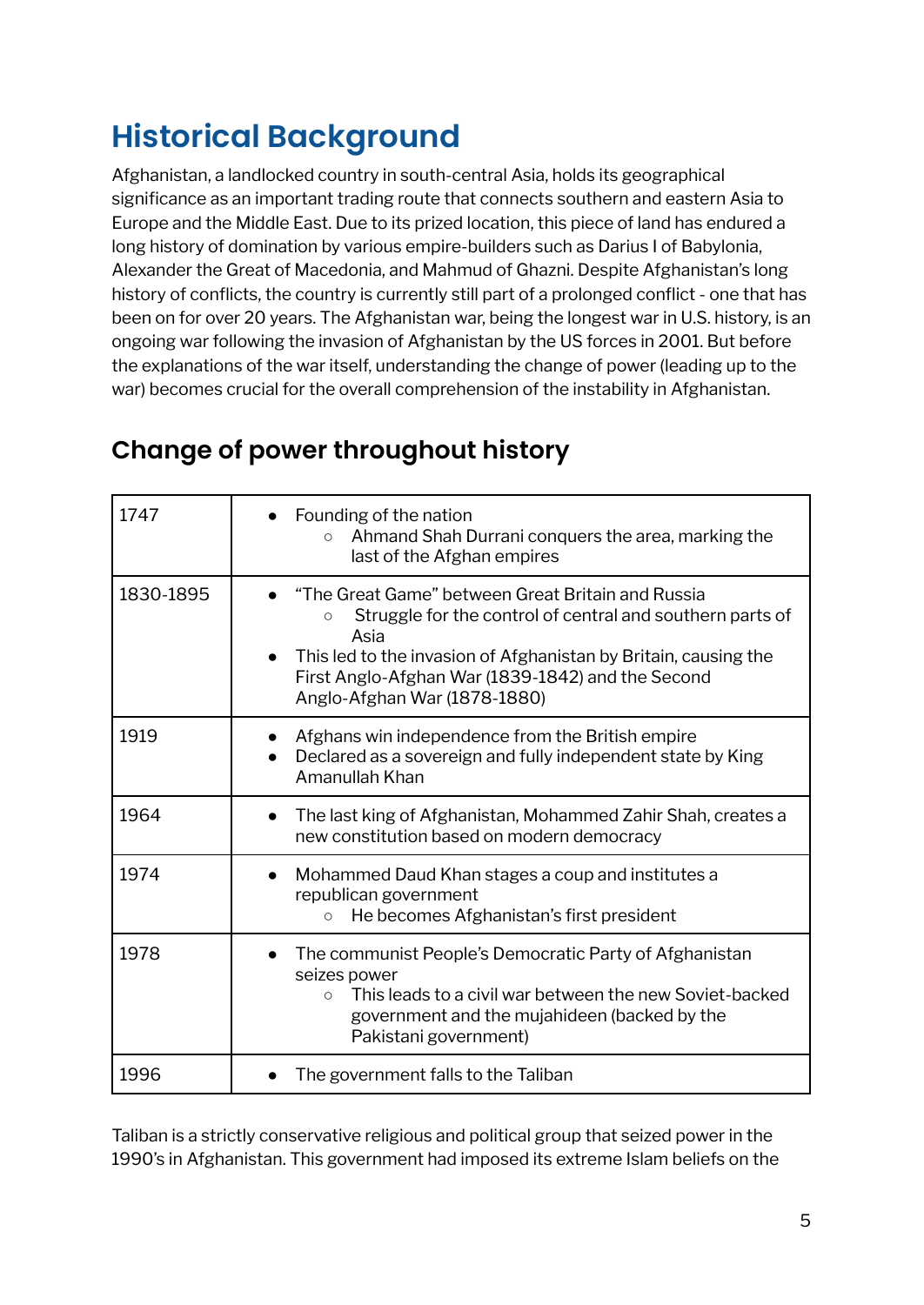entire country, perpetrating countless human rights against its citizens and turning a blind eye to the suffering of its people (from poverty, starvation, etc.). Taliban is the party that supported and protected al-Qaida and his armed forces from the United States, triggering the start of war to some extent.

Considering the following, Afghanistan's political standpoint gives an explanation to the contemporary government and the situation in 2001. On September 11, 2001, 3,000 people were killed from the 9/11 terrorist attacks on Washington D.C. and New York. The United States believed that Osama Bin Laden, the head of al-Qaeda, was the man behind these attacks and threatened to use its armed forces unless the Taliban handed him over. As a response to the refusal, a US-led coalition begins to bomb Afghanistan, targeting bin Laden's al-Qaeda fighters and the Taliban. This incident marked the start of the Afghanistan war.

The aims of the international conflict can be categorised into 3 main phases according to the flow of time:

| Phase 1 (first 2 months)<br>$\rightarrow$ toppling the Taliban                                                                                                                                                                                                                                       |                                                                                                                                                                                                                                                                                                      |  |
|------------------------------------------------------------------------------------------------------------------------------------------------------------------------------------------------------------------------------------------------------------------------------------------------------|------------------------------------------------------------------------------------------------------------------------------------------------------------------------------------------------------------------------------------------------------------------------------------------------------|--|
| Oct. 2001                                                                                                                                                                                                                                                                                            | US begins bombing Afghanistan                                                                                                                                                                                                                                                                        |  |
| Nov 2001                                                                                                                                                                                                                                                                                             | US and several other countries like the UK assist the Northern<br>$\bullet$<br>Alliance take control of Kabul, the capital of Afghan<br>This incident drived the Taliban out of Kabul<br>After the fall of Kabul, the major Afghan powers are invited to the<br>United Nations conference in Germany |  |
| Eollowing the conference, the Bonn Agreement was signed by these factions on<br>December 5th, 2001. Uphold by the UNSC Resolution 1383, Hamid Karzai is assigned<br>as the interim administration head and an international peacekeeping force is created<br>to maintain peace and security in Kabul |                                                                                                                                                                                                                                                                                                      |  |
| Phase 2 (2002 - 2008)<br>$\rightarrow$ US strategy of defeating the Taliban military<br>$\rightarrow$ rebuilding the core institutions in Afghan state                                                                                                                                               |                                                                                                                                                                                                                                                                                                      |  |
| April 2002                                                                                                                                                                                                                                                                                           | President George W. Bush calls for the reconstruction of<br>Afghanistan                                                                                                                                                                                                                              |  |
| <b>June 2002</b>                                                                                                                                                                                                                                                                                     | Hamid Karzai is appointed as the head Afghanistan's transitional<br>government<br>Presidential powers are balanced out by giving authority<br>$\circ$<br>to the elected parliament<br>(e.g. to veto senior official nominees and to impeach<br>$\circ$<br>presidents)                                |  |
| May 2003                                                                                                                                                                                                                                                                                             | Donald Rumsfeld, the Secretary of Defense, declares an end to<br>$\bullet$<br>"major combat" during a briefing with the reporters in Kabul                                                                                                                                                           |  |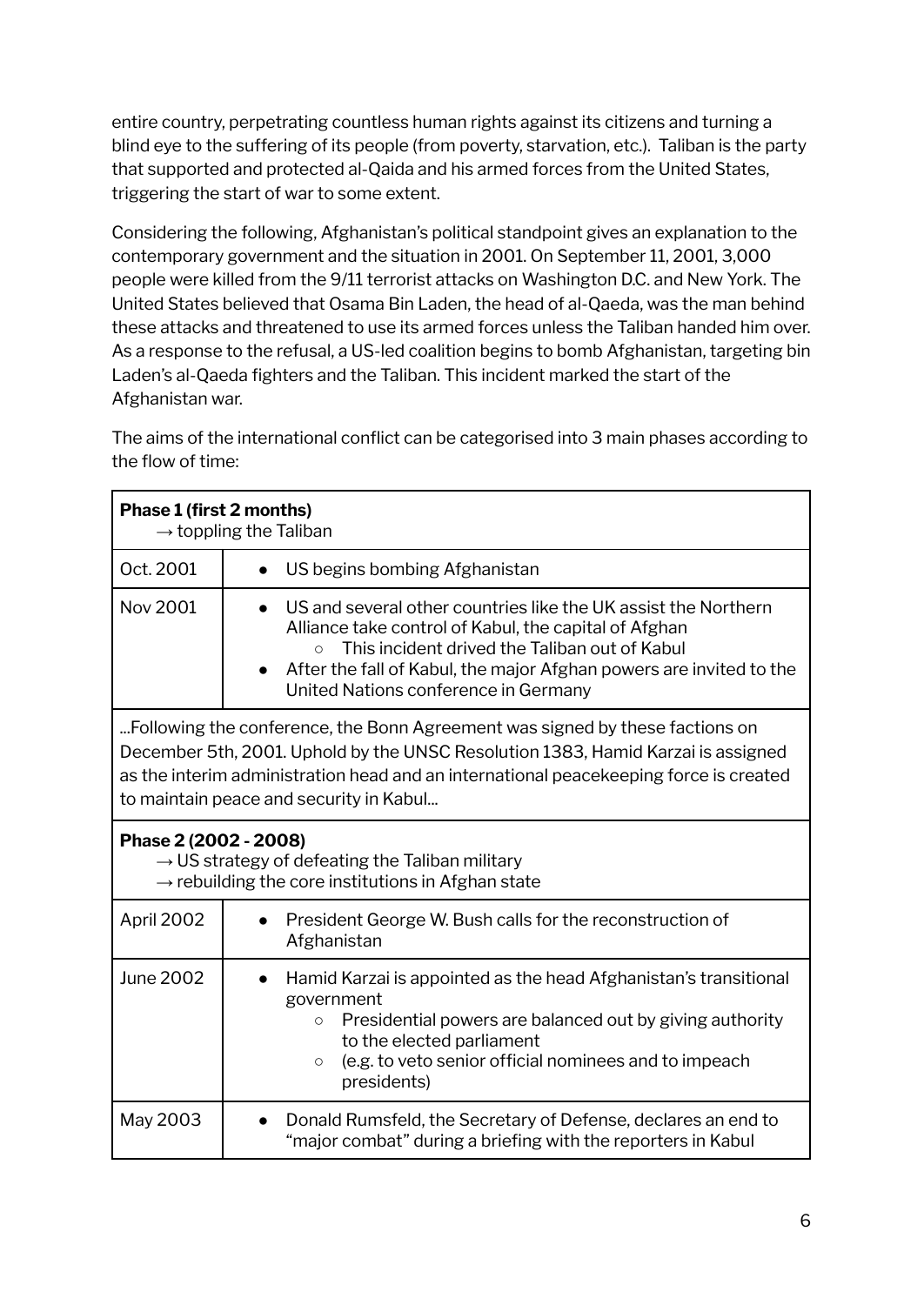|                  | President George W. Bush declares that the "mission [is]<br>accomplished", signifying the end to fighting in Iraq                                                                                                                                           |
|------------------|-------------------------------------------------------------------------------------------------------------------------------------------------------------------------------------------------------------------------------------------------------------|
| Jan 2004         | A constitution is agreed by an assembly of 502 Afghan delegates<br>This act was seen as a positive development towards<br>$\circ$<br>democracy                                                                                                              |
| Oct 2004         | Hamid Karzai becomes the first democratically elected head of<br>Afghanistan<br>Three weeks after the election, Osama bin Laden releases a<br>videotaped message saying, "We want to restore freedom to our<br>nation, just as you lay waste to our nation" |
| <b>July 2006</b> | Insurgencies rapidly increase in number<br>Intense fighting erupting in the south<br>$\circ$<br>Number of suicide attacks quintuples from 2005 to 2006<br>$\circ$<br>(27 to 139)                                                                            |
| May 2007         | Mullah Dadullah, a Taliban military commander, is assasinated in a<br>joint operation by Afghan, U.S., and NATO forces in the south of<br>Afghanistan                                                                                                       |

| Phase 3 (2008-present)<br>$\rightarrow$ protecting the population from Taliban attacks<br>$\rightarrow$ supporting to regenerate the insurgents into Afghan society |                                                                                                                                                                                                                      |  |
|---------------------------------------------------------------------------------------------------------------------------------------------------------------------|----------------------------------------------------------------------------------------------------------------------------------------------------------------------------------------------------------------------|--|
| Jan/Feb<br>2009                                                                                                                                                     | By January of 2009, there are thirty-seven thousands troops in<br>Afghanistan, lead by US and NATO<br>US president Barack Obama announces plans to send seventeen<br>thousand more troops                            |  |
| <b>July 2009</b>                                                                                                                                                    | Involving around four thousand Marines, US launches a major<br>offensive in southern Afghanistan<br>This represents a major test for US military's<br>$\circ$<br>counterinsurgency strategy                          |  |
| 2010                                                                                                                                                                | With a long term goal of maintaining political partnership, Nato<br>and Afghanistan sets up the Enduring Partnership in 2010<br>That is further strengthened in 2016 after the NATO Summit in<br>$\bullet$<br>Warsaw |  |
| 2011                                                                                                                                                                | Osama bin Laden is found in Pakistan by American soldiers; he is<br>shot and killed there                                                                                                                            |  |
| May 2014                                                                                                                                                            | US president Barack Obama announces the withdrawal of the<br>majority of the US forces by the end of 2016                                                                                                            |  |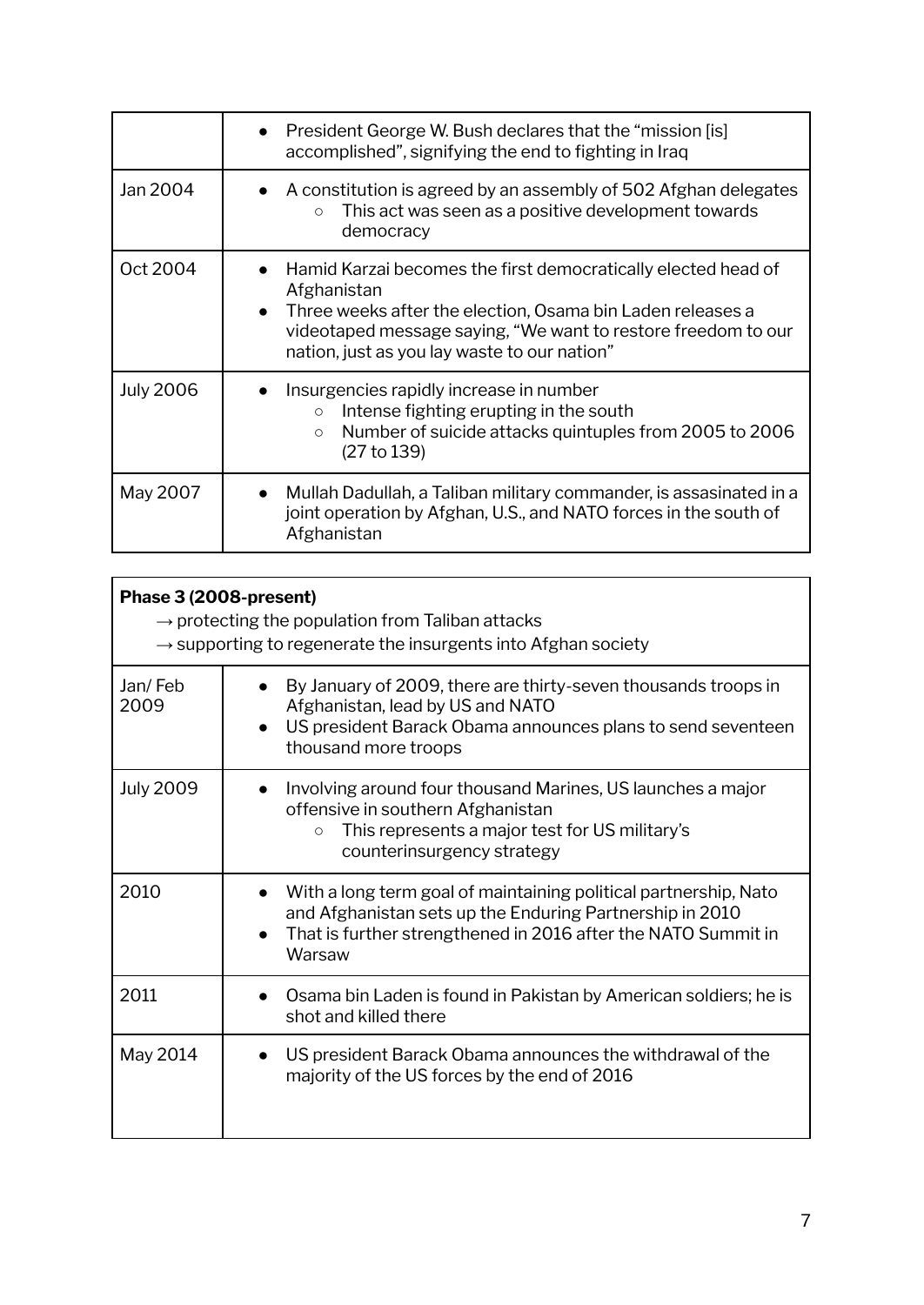| Jan 2015   | The NATO launches a Resolute Support Mission (RSM)<br>$\bullet$<br>To train, assist and advise the Afghan security forces and<br>$\circ$<br>institutions                                                                                                                 |
|------------|--------------------------------------------------------------------------------------------------------------------------------------------------------------------------------------------------------------------------------------------------------------------------|
| April 2017 | US drops powerful non-nuclear bombs at a cave complex in<br>eastern Nangarhar Province<br>This highlights the emergence of the Islamic State in<br>$\circ$<br>Afghanistan<br>US Marines are dispatched to the Helmand Province                                           |
| Aug 2017   | US president Donald Trump addressed the troops in Arlington,<br>$\bullet$<br>VA, by outlining his Afghanistan policy<br>This signified a prolonged Afghan War, meaning that<br>$\circ$<br>achieving a political settlement with the Taliban will take<br>more time       |
| Jan 2018   | The Taliban launches terrorist attacks on US, killing over 100<br>citizens<br>This heightens the tension as more US troops are<br>$\circ$<br>deployed to Afghanistan                                                                                                     |
| 2019       | By February, there is progress in negotiations and peace talks<br>between the Taliban and US<br>There are talks about the withdrawal of troops and a<br>$\circ$<br>cease-fire<br>However, these peace talks were called off by US president<br>Donald Trump in September |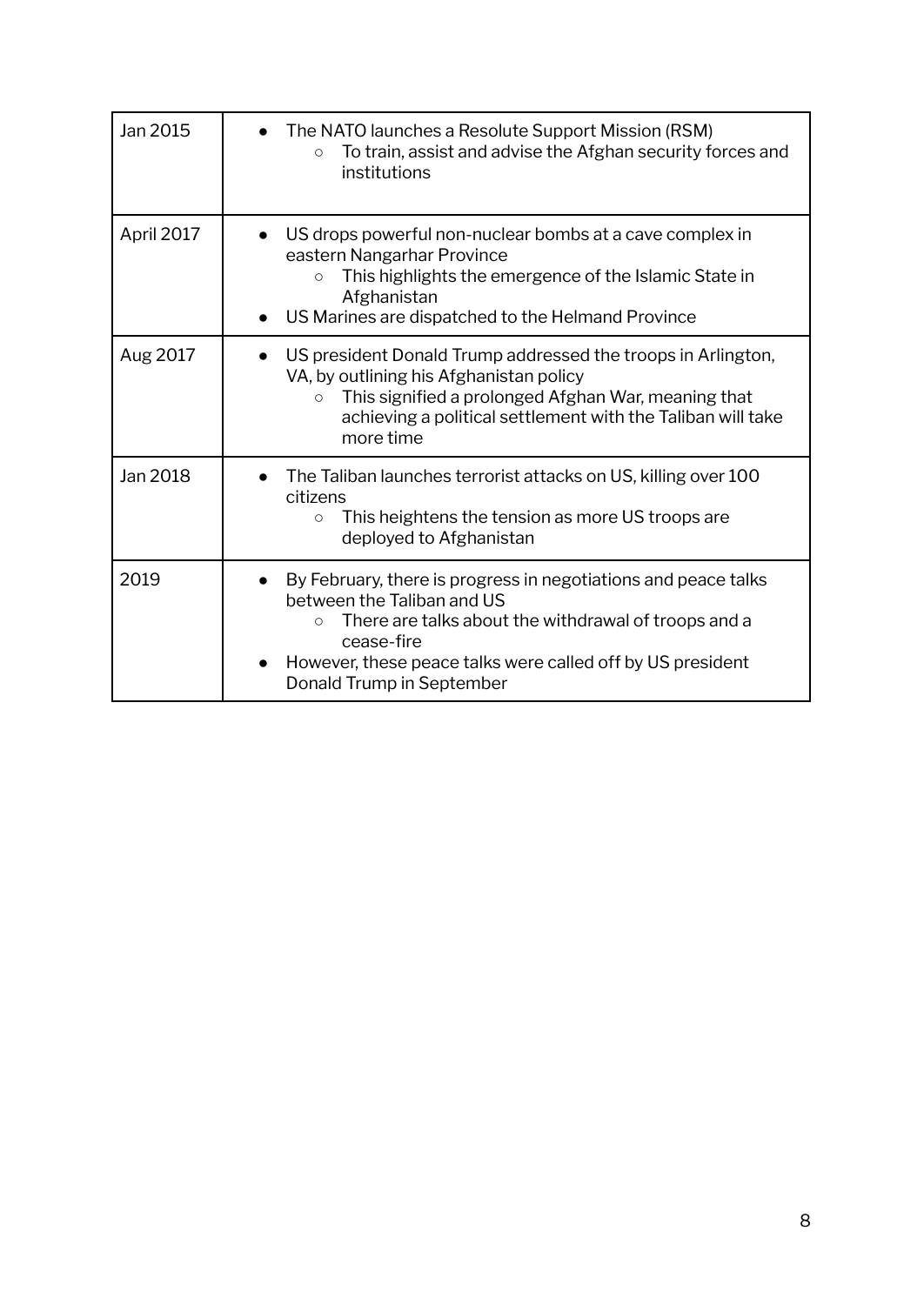## **Current State of Affairs**

### **War and Armed Forces**

2020 was the first year of official negotiations among the United States, Afghanistan government forces, the Taliban, and other armed groups to collectively bring closure to the stagnant, two-decade war. A significant push toward the reduction of violence across forces was suggested after former President Donald Trump visited the U.S. troops in Afghanistan on November 24, 2019, when the initiation of the final peace agreement with the Taliban was first presented. On February 29, 2020, the United States and Taliban finally signed a peace deal in Doha, Qatar, that ensured the withdrawal of U.S. troops from Afghanistan and suggested future political reigns of the Afghan government. The U.S. military withdrew from Bagram Airfield, its last major base in Afghanistan, and handed full control to the Afghan National Security and Defense Force on July 1, 2021. President Joe Biden's order to remove all troops by September continues to affect the direction of all future operations until the absolute end to this war. Biden allocated \$3.3 billion USD to aid Afghan forces in an attempt to begin its "over-the-horizon" operations that include support outside Afghanistan territory. Through aircraft controls, finances, and intelligence, surveillance and reconnaissance (ISR), the United States is providing support that does not include direct involvement of the troops in Afghanistan.

A reduction of civilian casualties was recorded in 2020 compared to the previous years, despite its numbers in the high thousands. As seen from 6,000 Afghan civilian fatalities recorded from January to September of 2020, the reduction of casualties from the decline of urban attacks and airstrikes by the Taliban and U.S. military was opposed by the increased attacks of the Taliban using improvised explosive devices (IEDs) and the Afghanistan government airstrikes. Through IEDs alone, 1,274 civilians lost their lives. Mostly planted by the Taliban, they increased their use of roadside, magnetic, and pressure-plate IEDs by 43% compared to their use in 2019. Within the 6,000 civilian deaths during the first nine months, the United Nations Assistance Mission in Afghanistan (UNAMA) calculated the Taliban to cause 45% of the casualties, and 27% was predicted to be caused by the Afghan government and their pro-government groups. Although the Islamic State of Khorasan Province (ISKP) and Afghanistan branch of Islamic State (ISIS) attacks declined, their bombings had destructive effects on the civilians nevertheless. Within these deliberate Afghan civilian attacks, 44% of victims were women.

In 2020, increased airstrikes and mortar attacks by the Afghan government killed and injured 70% more civilians than in 2019. Within these casualties, 60% were women and children. On June 29, 2020, one of the deadliest airstrikes and mortar attacks occurred at a market in Sangin, Helmand, which had killed at least 19 civilians and injured 31. Although President Ashraf Ghani of Afghanistan banned night raids in September of 2019, night operations by the Afghan government forces continued, as seen in December of 2019 when a 15-year-old boy was killed in Laghman. Although the U.S. military declined its activity after the US-Taliban peace agreement, the U.S. was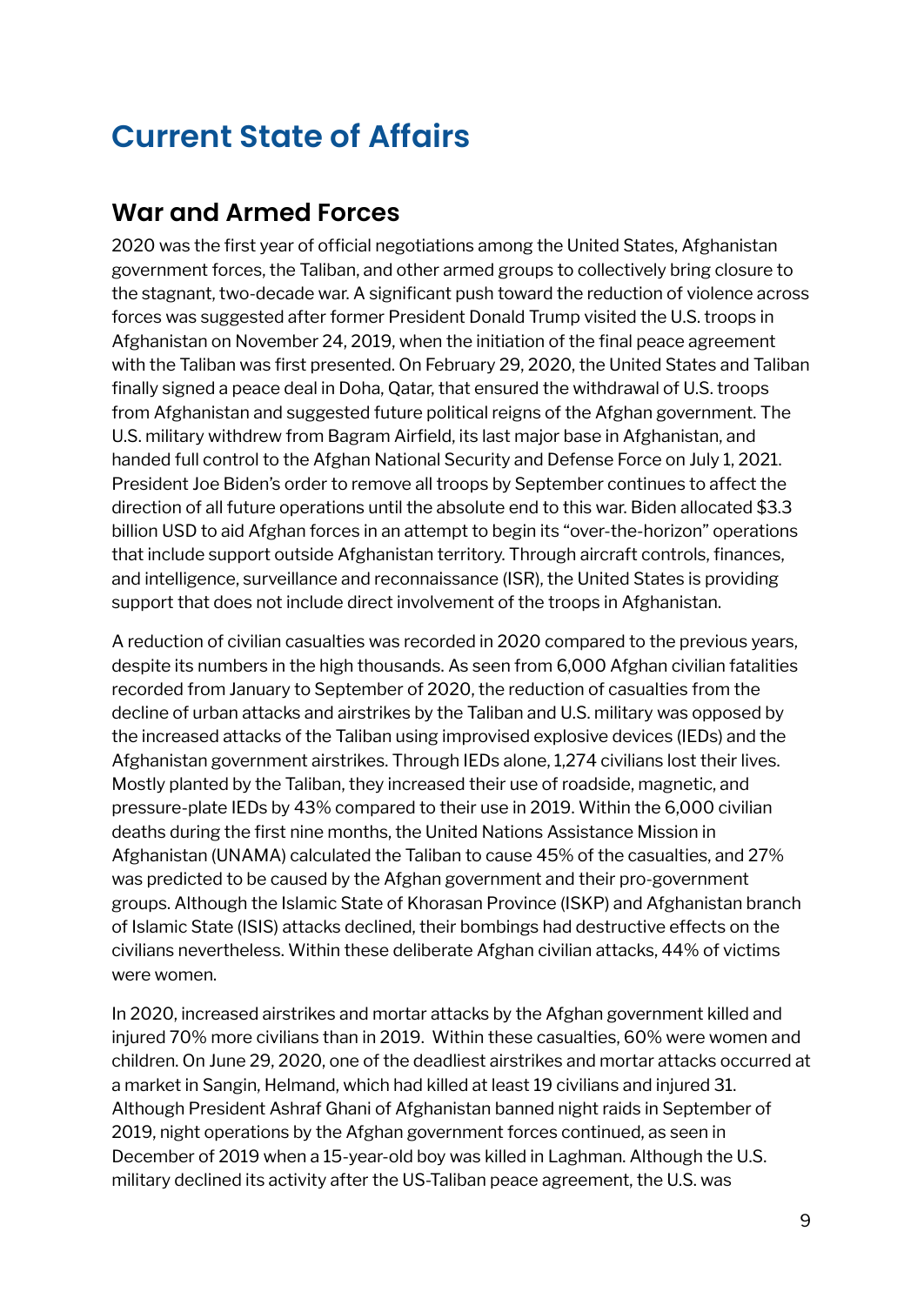responsible for several airstrikes that caused civilian casualties, including the attack on February 17, 2020, in Herat that killed three women and five children. A CIA-involved night operation with the National Directorate of Security (NDS) killed Amer Abdul Sattar, who was a significant Afghan politician.

Uninvestigated crimes and raids left injuries and deaths to be lost without the knowledge of the forces responsible for attacks. On May 12, 2020, shooting within the maternity wing of the Dasht-e Barchi hospital run by the Médecins Sans Frontières (MSF) caused 24 deaths, including women in labor, recent-birthers, healthcare workers, and children. As a hospital located near several ISKP attacks, MSF declared to stop their support of this hospital when no governmental or international authorities intervened to investigate and find the responsible party.

Repeated violations of the International Humanitarian Law were seen from the Afghan forces. Taliban increased their activities of abducting, killing, and targeting Afghan government officials, politicians, and civilians, whereas several Afghan government officials were also charged for sexual assault, torture, and deaths of civilians. On March 5, 2020, the International Criminal Court (ICC) judges retracted their rejection in 2019 to allow thorough investigations of war crimes and invasion of human rights by all Afghan parties.

### **Violations of international humanitarian law**

According to the United Nations Assistance Mission in Afghanistan (UNAMA), the Taliban were responsible for 45% of attacks that caused civilian deaths and injuries in the first nine months of 2020. Attacks by the Islamic State of Khorasan Province (ISKP), the Afghan branch of the Islamic State (ISIS), declined, but the group was responsible for several deadly bombings, and concequences of citizen's death.

A successful political settlement of the conflict that aims for inclusive and sustainable peace must be addressed to tackle these deep-rooted challenges.

### **COVID-19**

Even before the proliferation of the Coronavirus, Afghanistan's healthcare system was in ruins as they were underfunded and understaffed for years from war and frequent civilian casualties that included hospitals and healthcare facilities. Hospitals often had little to no capacities available for new COVID-19 patients, 30-40% of whom were declined access to care. Women, girls, and individuals with disabilities were given fewer chances, which worsened their already lack of access to healthcare and services. As of June of 2020, the government hospital located in Herat reported the highest COVID-19 cases, and detailed a lack of proper personal protective equipment (PPE) and pay to the 200 healthcare professionals. This emergency with COVID caused the suspension of polio vaccines in children from March to July 2020 and thus led to an increase in polio cases across the nation.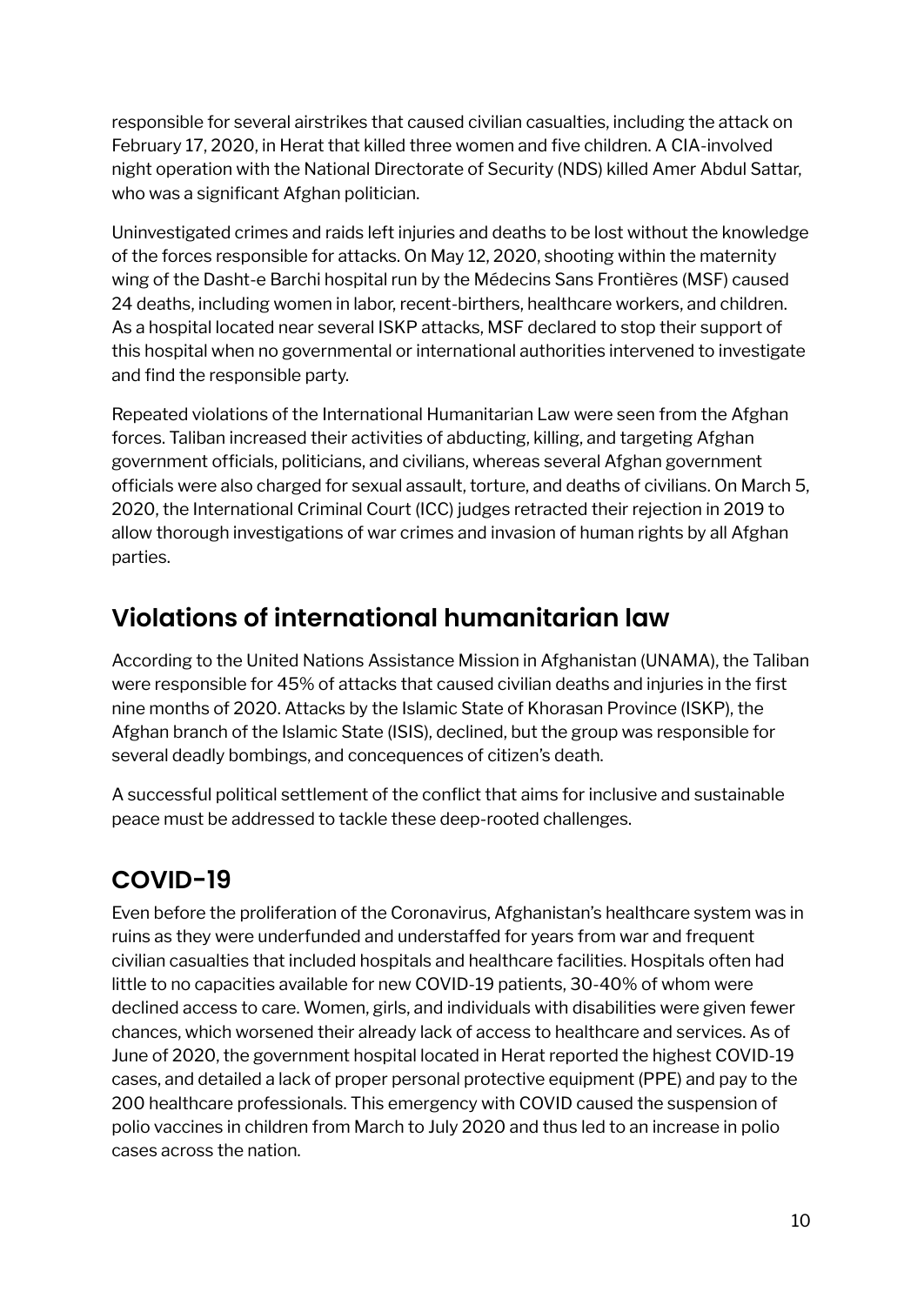The social implications of COVID-19 presented further difficulties to civilians. Because only 14% of Afghans have access to the internet, education in children decreased significantly when schools that hosted 10 million children were closed from March of 2020. The already insufficient education and literacy rates decreased further. The lockdowns in major cities challenged lower socioeconomic individuals, who are daily wage earners. According to the United Nations, around 14 million people, which make up 40% of the Afghan population, were urgently in need of humanitarian support that required \$1.1 billion in U.S. dollars. The instability of food gaps, inadequate health care, and casualties of war continue to detrimentally affect civilians of Afghanistan.

### **Economic crumbling, lack of humanitarian aid, poor living conditions**

The Afghanistan Living Conditions Survey (ALCS) reported that the national poverty rate has risen from 38% in 2011–12 to 55% in 2016–2017, with the slowing economic growth and a deteriorating security situation as two causes. Over half of the population is living off less than a dollar a day. COVID-19 situation also brought tremendous consequences for the citizens with severe poverty, food insecurity, and for people's health and income. This led to economic insecurities as well. The cost of basic essentials also increased dramatically, which left a third of the population to face food shortages and malnutrition.

### **Women's rights and violence, sexual orientation and gender identity**

There were multiple cases of sexual harassment, assultm, rape and cases of women's rights being violated in Afghan recently. However, all of them were neglected and ignored by the government. Also, in February 2018, Afghanistan adopted a new penal code that explicitly criminalizes consensual same-sex relations, which is a solid critism towards minority people, and violating their basic human rights. Women and children comprised more than 60 percent of civilian deaths and injuries.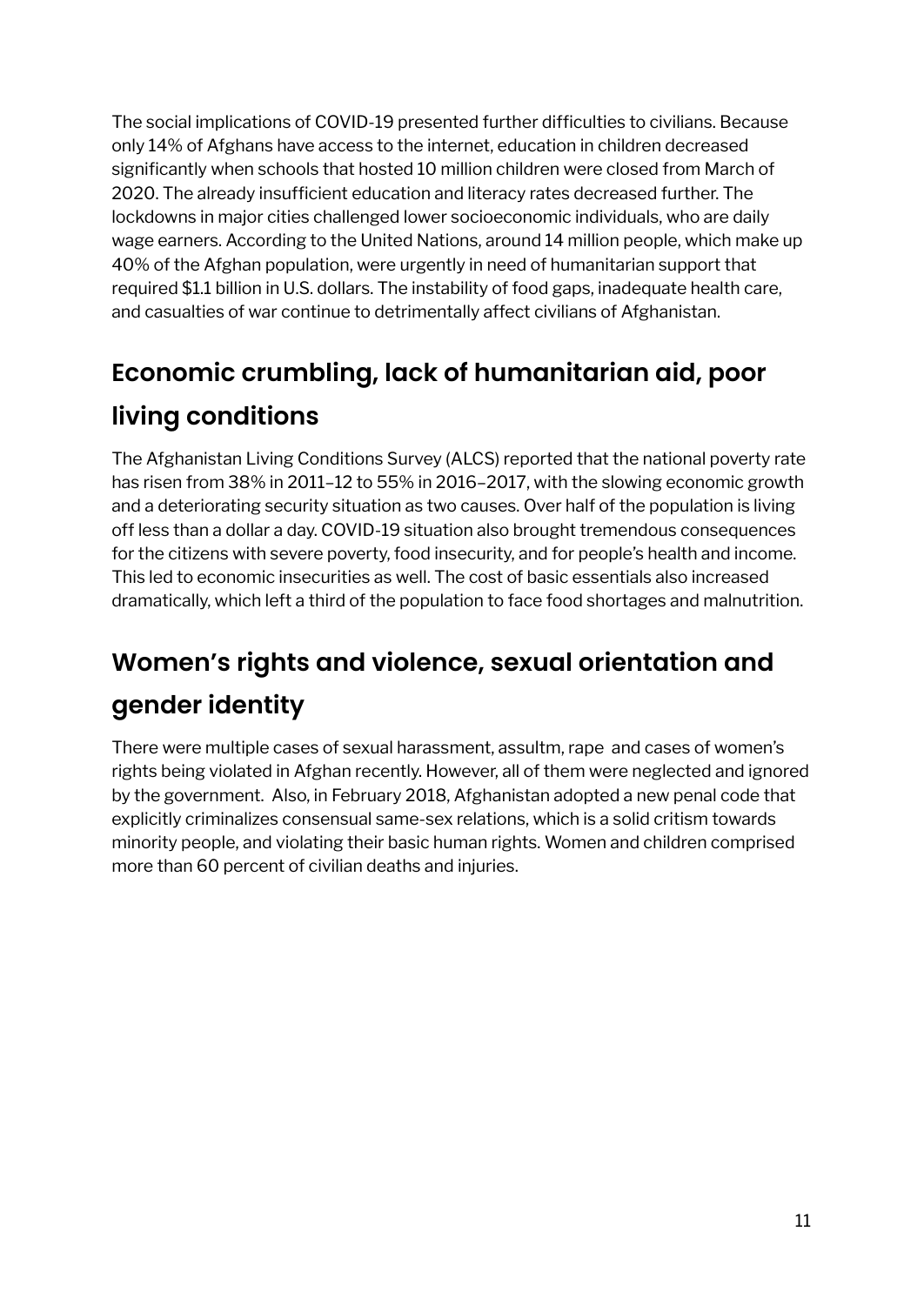### **Stances of Parties**

### **China**

Although Chinese involvement in the Afghan War has been mostly limited, both countries have maintained close diplomatic and economic relations, with China providing millions of dollars in aid over the course of the conflict. China signed the 2002 Kabul Declaration on Good Neighborly Relations along with five neighboring countries of Afghanistan, declaring its commitment to peace and stability in the country. In 2015, China joined the Quadrilateral Coordination Group comprising Afghanistan, Pakistan, and the United States to alleviate the regional conflict – and has maintained a mediating role between Afghanistan and Pakistan ever since. Taliban spokesman Suhail Shaheen stated in July 2021 that the group sees China as a "friend" and welcomes their investment in the reconstruction project in Afghanistan.

### **Estonia**

In 2003, Estonian Defence Forces were deployed in the southern region of Afghanistan as part of NATO's International Security Assistance Force (ISAF). Estonia has reinforced its commitment to eradicating international terrorism and threats to Estonian security in Afghanistan from the beginning of the conflict until the Estonian Contingent ceased its operations In 2014. The remaining Estonian personnel and NATO personnel are expected to withdraw from Afghan territory by the end of 2021 due to continued threats by the Taliban to comply with the recent peace agreement. "The daily targeted killings of civil society representatives and civil servants is unacceptable," addressed Estonian Undersecretary for Political Affairs Rein Tammsaar to the UNSC in February 2021. "We are working with our partners and allies to create the necessary conditions for taking the peace process forward."

### **France**

As a member of NATO, France has operated in the ISAF and US Operation Enduring Freedom since late 2001. Nevertheless, French forces have refused to participate in the provincial reconstruction team. By the end of 2009, 4,000 French personnel and 150 gendarmes were deployed, whose operations cost 450 million euros. As part of the ISAF, France played a significant role in protecting the security of the Kapisa Province. The murder of four French soldiers by an Afghan soldier in 2012 was influential to the complete withdrawal of France's combat troops from Afghanistan several months later. As of today, only the logistical contingent remains in the country.

### **India**

India is the biggest regional donor of humanitarian and reconstruction aid to the Afghan government. For instance, the Indian Border Roads Organization constructed major roads and transportation facilities in remote areas of Afghanistan, partially to prevent Afghan economic dependence on Pakistan. In the aftermath of the 2008 bombing of the Indian embassy in Kabul, the Afghan Foreign Minister visited the embassy and reinforced that "the enemies of Afghanistan and India's relationship cannot hamper our relationship by conducting such attacks." In April 2017, Afghanistan's ambassador to India said 200 schools and 1,000 scholarships have been provided by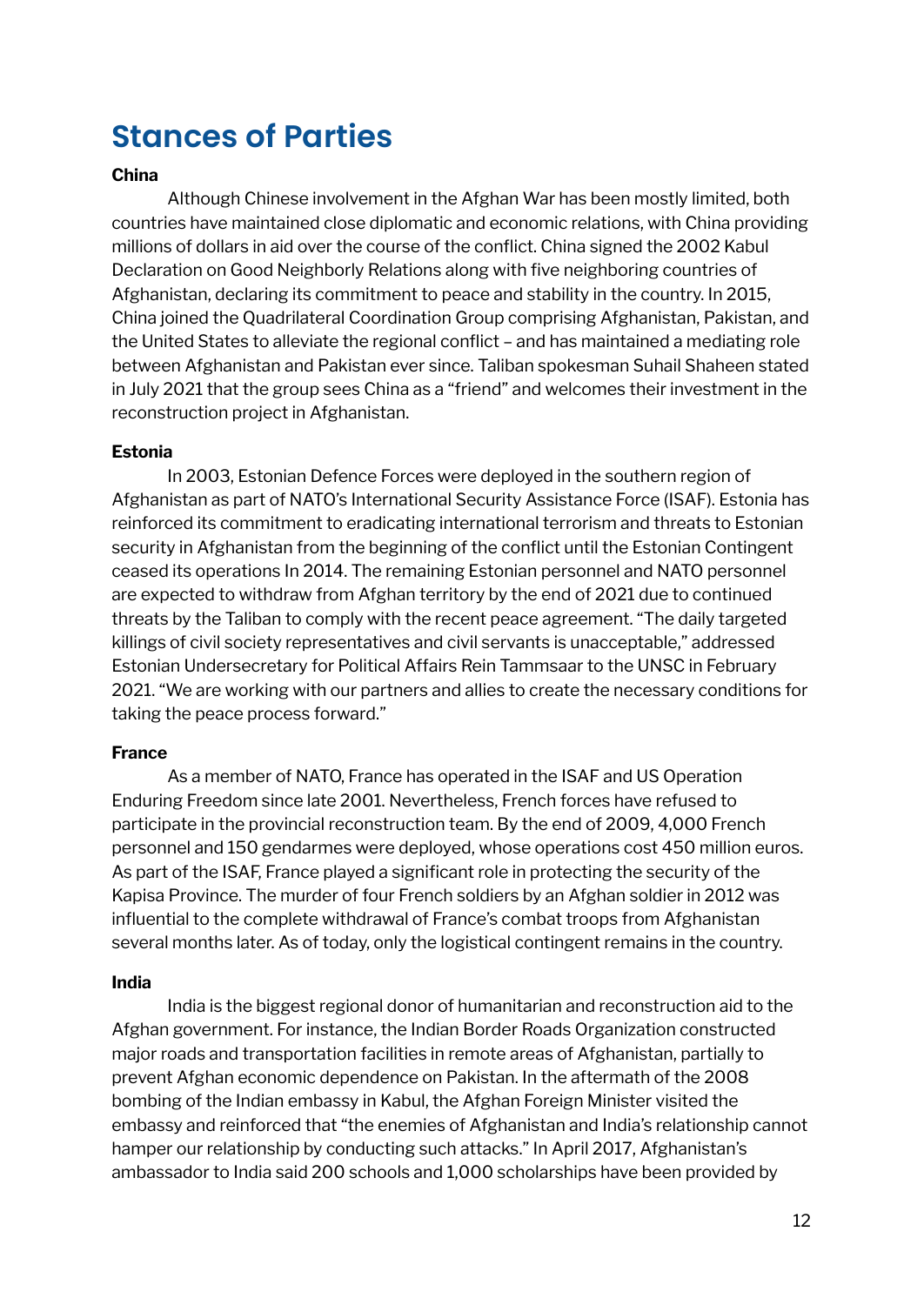India which hosted more than 16,000 Afghan students. Indian leadership has been more popular than that of the US or China among Afghan adults, according to a 2010 Gallup poll.

#### **Ireland**

Ireland has maintained a diplomatically and militarily neutral position since the 1930s, while also being a peripheral supporter of NATO's peace operations. Between 2002 and 2016, 120 Ireland supplied 120 Irish staff officers and non-commissioned officers to work with Allied forces in Afghanistan. Since 2006, Irish Aid has funded more than 9.5 million euros to HALO Trust's demining programs in Afghanistan, which cleared contaminated land of explosive remnants of war (ERW).

### **Kenya**

Kenya has not been directly involved in the War in Afghanistan, although it has maintained close relations with the United States especially after its return to multiparty democracy in 1992. Since the establishment of their diplomatic ties, Kenya has been largely supportive of American policies in the United Nations, while the United States provided consistent foreign assistance. In the 2010 Pew Global Attitudes survey of 22 countries, Kenya was the only one to support continued NATO presence in Afghanistan by a majority (57%).

#### **Mexico**

Despite being geographically far distanced from the conflict in Afghanistan, Mexico has been receiving Afghan migrants who are attempting to reach the United States. Many of them are forced to wait in Mexico while their asylum cases are being reviewed by the United States, according to **a** 2019 report by the Judicial Watch. This has added to the immigration pressures at the US-Mexico border, potentially drawing negative implications for their foreign relations. Mexico and Afghanistan established diplomatic ties in 1961 but neither has prioritized their development.

### **Niger**

Niger has been maintaining good diplomatic relations with the United States and NATO since its independence but lacks bilateral relations with Afghanistan. Niger has remained detached from the Afghan War and never issued an official statement on the conflict; however, it is likely to support American interests over those of other major powers.

### **Norway**

Norway was one of the strongest supporters of the war, especially among Scandinavian countries. "The United States is Norway's most important ally. Norway is already providing intelligence assistance to the United States," stated Bjorn Tore Godal, who had served as the Norwegian Defence Minister at the beginning of the War on Terror. A member of NATO, Norway has participated in the ISAF mission, Operation Enduring Freedom, and Operation Harekate Yolo. A total of 10 Norwegian fatalities and at least 26 non-fatal casualties have been reported as of October 2013.

#### **Russia**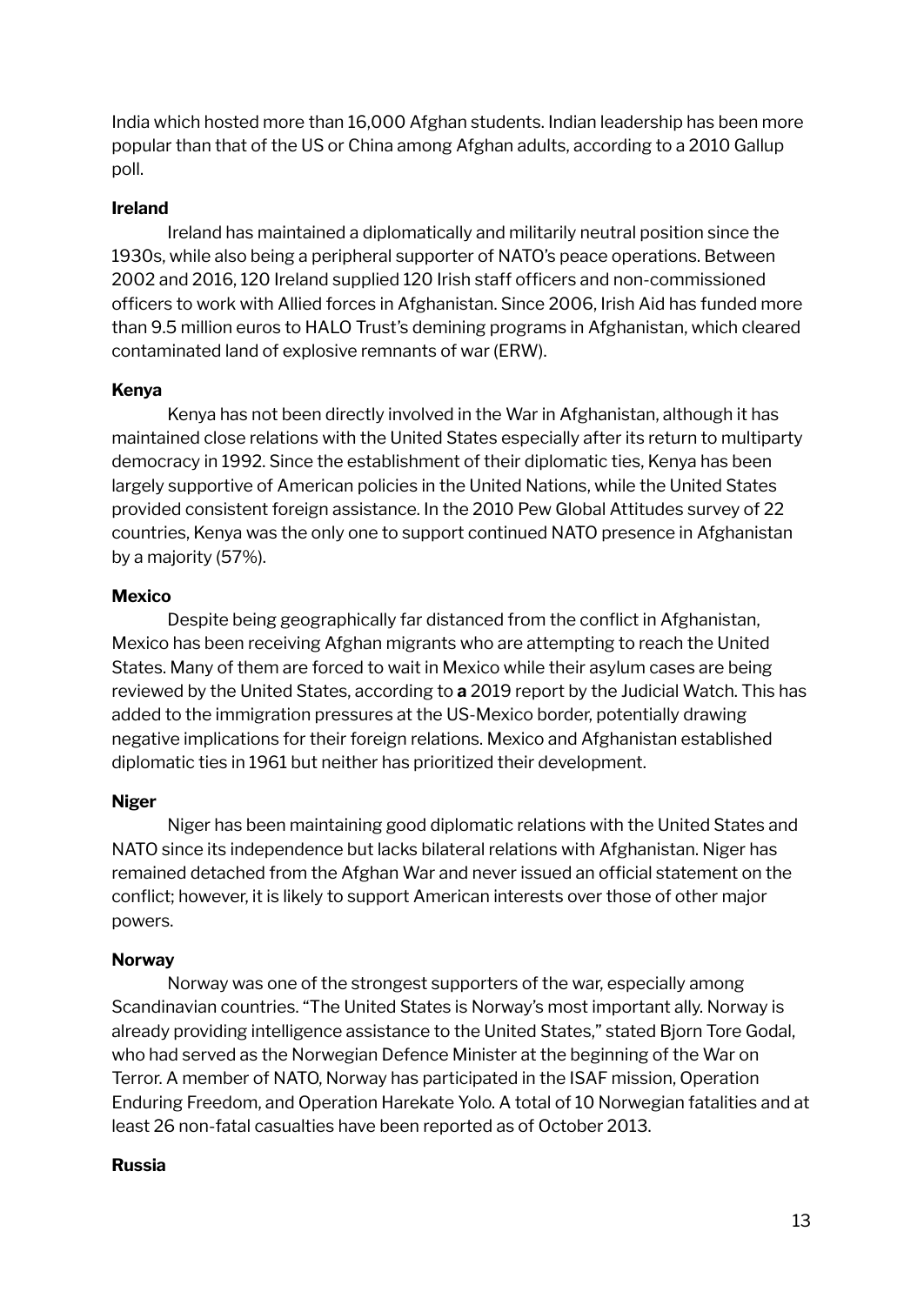Russia has been reluctant to be involved in Afghanistan after the September 11 attacks due to their decades-long involvement in the Soviet-Afghan War and the Afghan Civil War. However, Russia provided military assistance to the Afghan government and the Northern Alliance in the early stages of the conflict, which contributed to the overthrow of the Taliban regime. In recent years, Russia has been actively involved in business investment, diplomatic programs, and military support for the Afghan government, although no Russian troops have been directly deployed. Experts say that Moscow is likely to be "relieved at the US withdrawal" and could well expand its influence in the region.

#### **Saint Vincent and the Grenadines**

In a speech addressing the resolution 2513 on peacebuilding in Afghanistan in 2020, Saint Vincent and the Grenadines congratulated the steps towards conflict resolution added that "as a member of the Group of Friends of Women in Afghanistan, Saint Vincent and the Grenadines welcomes the resolution's recognition of women's critical role in the peace process." The delegation had also praised UN support for Afghanistan back in 2002, as the War on Terror was unfolding.

#### **Tunisia**

Tunisia has been keeping good relations with the United States for more than 200 years. Since 2015, Tunisia has been designated as a Major Non-NATO Ally by President Obama. Nonetheless, Tunisian Defense Ministry rejected 3 million euros of NATO grant to support joint military operations in Tunisia and the fight against terrorism; Tunisian authorities appear to have prioritized sovereignty over national security. Tunisia does not have an established bilateral relationship with Afghanistan, nor has been involved in the Afghan War.

### **United Kingdom**

The United Kingdom had deployed 9,500 personnel to Helmand province in 2006, initially to support reconstruction projects but were later drawn into combat operations. In July 2021, Prime Minister Boris Johnson announced that most British troops had been withdrawn from Afghanistan and promised it would not be "the end of commitment" to the country. The UK pledged £100 million in development assistance this year. Concerned members of Parliament, especially from the Labour Party, accused Boris Johnson of undoing advances in women's rights and the 20-year-long efforts of British veterans as they foresee the Taliban regaining control of Afghanistan. Chief of Defense Staff General Nick Carter stated "not a day goes by" without thinking of the 457 British lives lost over the course of the intervention.

### **United States of America**

Evidently, Afghanistan has been central to US foreign policy over the past few decades. Special Inspector General for Afghanistan Reconstruction (SIGAR) reports that the United States had invested approximately \$130 billion for security and reconstruction in Afghanistan between 2002 and 2019. A large portion of the funds had been allocated to the infrastructure project including a 3,200-kilometer loop road connecting four of the country's largest cities, only to be redirected away from Afghanistan since the beginning of the Iraq war. Both President Joe Biden and former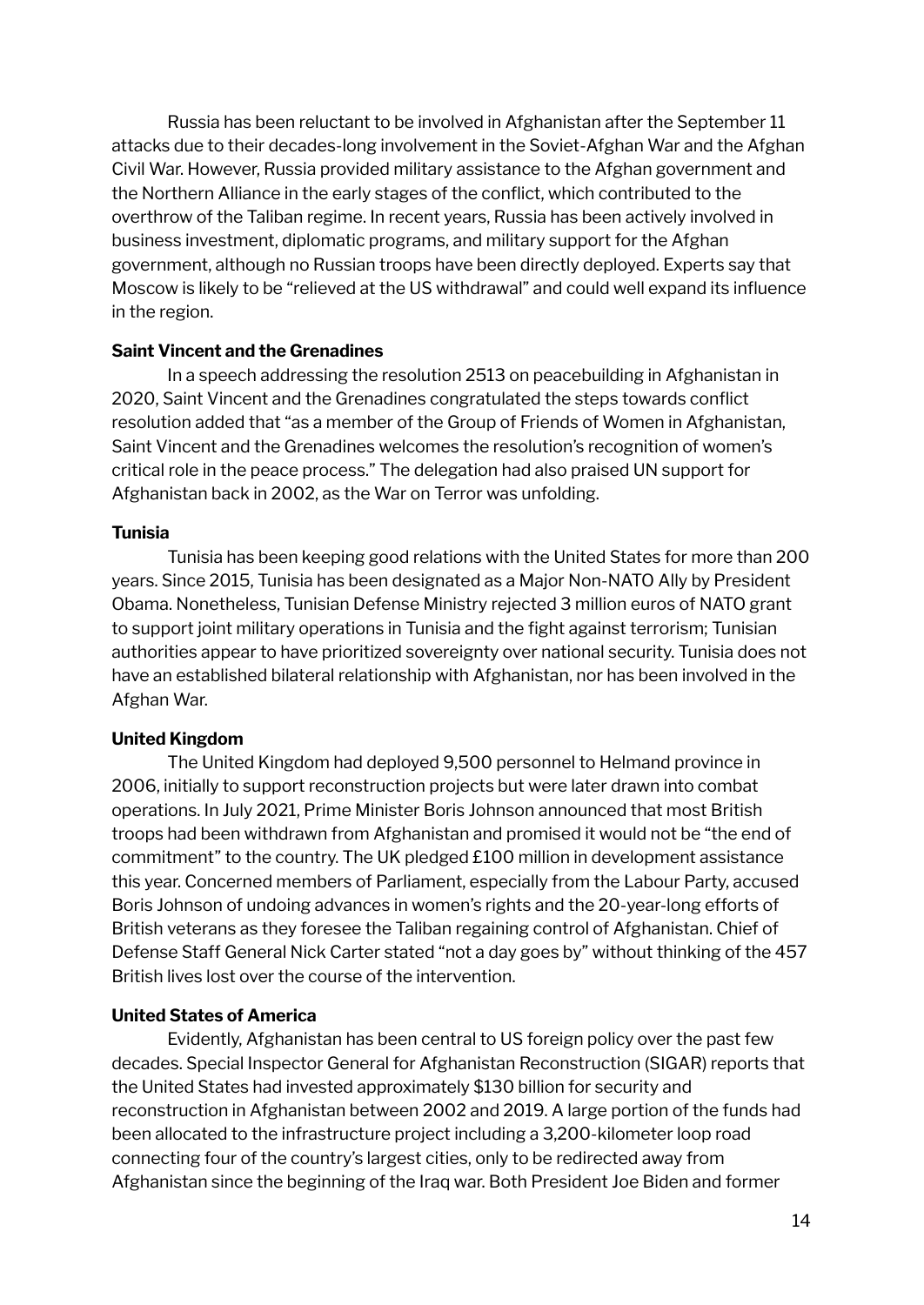President Donald Trump emphasized that they had no intention to "nation-build" in Afghanistan and pushed forward the withdrawal of American troops from an "unwinnable war." Yet, increasing insecurity, uncertain US funding for a post-peace settlement, and widespread corruption – not to mention the Taliban's claim to control 85% of Afghan territory in 2021 – remain pertinent threats to the country's stability amid retracting US support.

#### **Viet Nam**

Although Vietnam has had little bilateral diplomatic interaction with Afghanistan, the context and consequences of the Vietnam War have often been compared to those of the US invasion of Afghanistan by many foreign policy experts. The government of Vietnam hasn't been vocal on the Taliban or the ongoing peace process. However, they could provide valuable perspectives, lessons, and foresight to the social, economic, and political consequences of US withdrawal.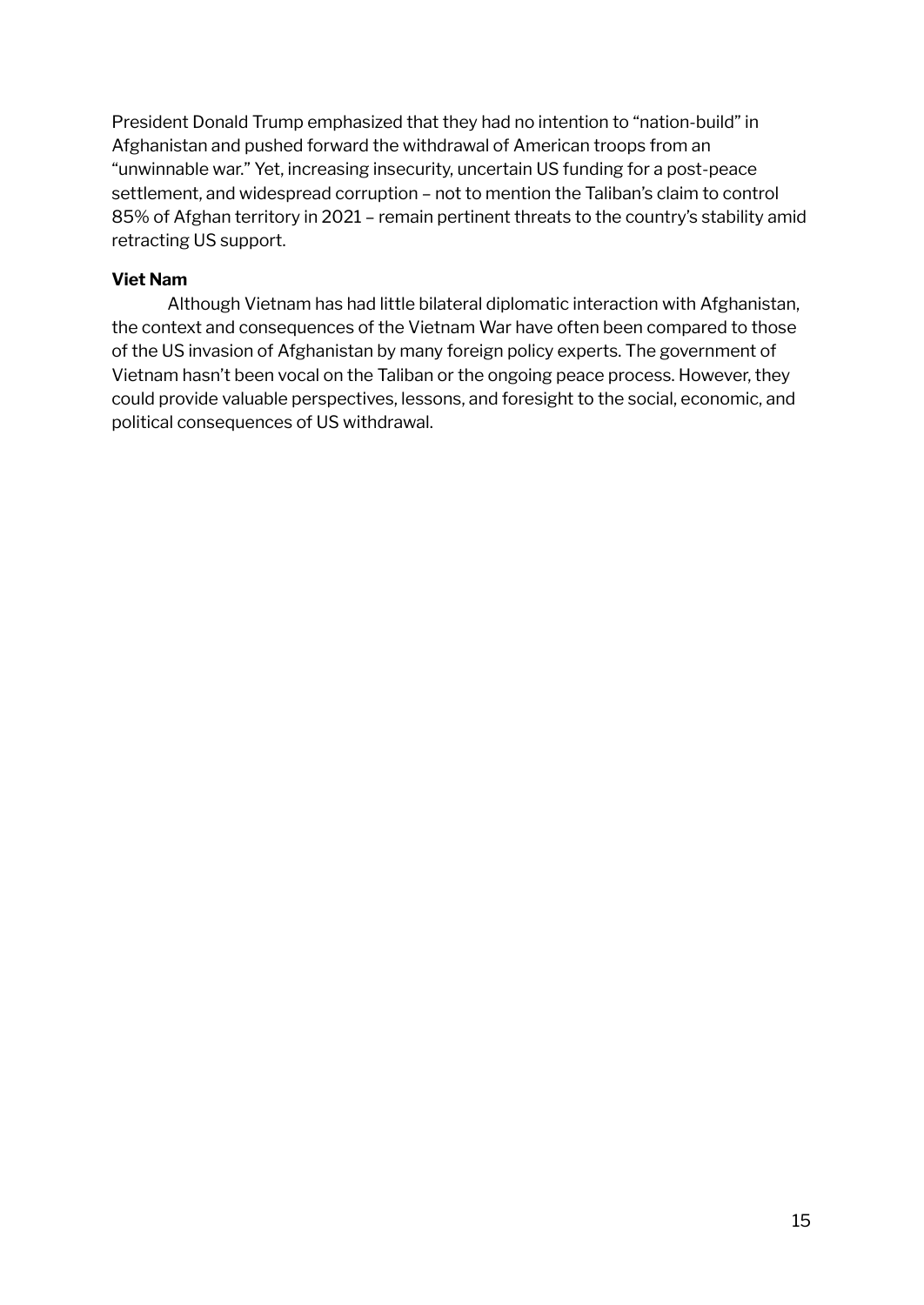### **Possible Solutions**

Although the Taliban leadership is expecting the withdrawal of foreign troops from Afghan territory by the end of 2021, they have acknowledged the necessity of international development aid to build durable peace in Afghanistan. Given the current circumstances, it is helpful to recall that the fall of the former Mohammed Najibullah regime was precipitated by the discontinuation of Soviet aid, not the withdrawal of Soviet troops. In the absence of military support, coalition assistance should continue to play a crucial role in promoting social and economic security, in addition to alleviating the difficulties of the pandemic; a mere 0.6% of the country's population had been fully vaccinated for COVID-19 by June.

However, flooding the Afghan government with excessive foreign aid had been observed to aggravate corruption and violence, leading to widespread public distrust in the standing administration. Direct financial assistance would be more effective if provided under clear conditions, such as upholding the rule of law or protecting the rights of women and girls. Small amounts of direct cash transfers to households have been proven effective in the past. Besides, future reconstruction projects will yield greater success from addressing local priorities in cooperation with local partners, taking into account Afghanistan's diverse population. In other words, the initial implementation of peacebuilding programs must adopt a bottom-up approach, targeting smaller communities before full-scale implementation.

Another significant challenge will be to reintegrate and unify the population of Afghanistan, which is severely fragmented along ethnic and tribal lines. To solidify the central government's power, it will be key to address the needs of the major factions in Afghan society. Furthermore, the peacebuilding process must create positive prospects for the rising youth population. According to the US Census Bureau, the population in Afghanistan has risen from 22.5 million in 2000 to 35.8 million in 2019 and is estimated to reach 45.7 million by 2030. This will create massive demand for new jobs in the near future; if left unchecked, it will apply additional pressure to the already pervasive unemployment. Moreover, the large number of former insurgents should not be overlooked in reintegration schemes. To prevent their potential radicalization and further social unrest, there need to be sufficient job opportunities, vocational training, and hope for the future in general.

Ultimately, in order to advance sustainable solutions, it is indispensable that the Afghan government reduce reliance on foreign leadership and build resilience to abrupt changes in its internal affairs. As the World Bank and SIGAR report, the current government remains critically dependent on outside aid, while the de facto governance of the Taliban is continuing to expand. The international community will need to find an adequate balance between overseeing the Afghan government's reconciliation efforts and paving the way for their political autonomy. Diplomats and NGOs will be allowed to continue their operations within the Afghan territory; therefore, member states should be reminded that multilateral assistance is still a viable and preferable solution over unproductive unilateral efforts.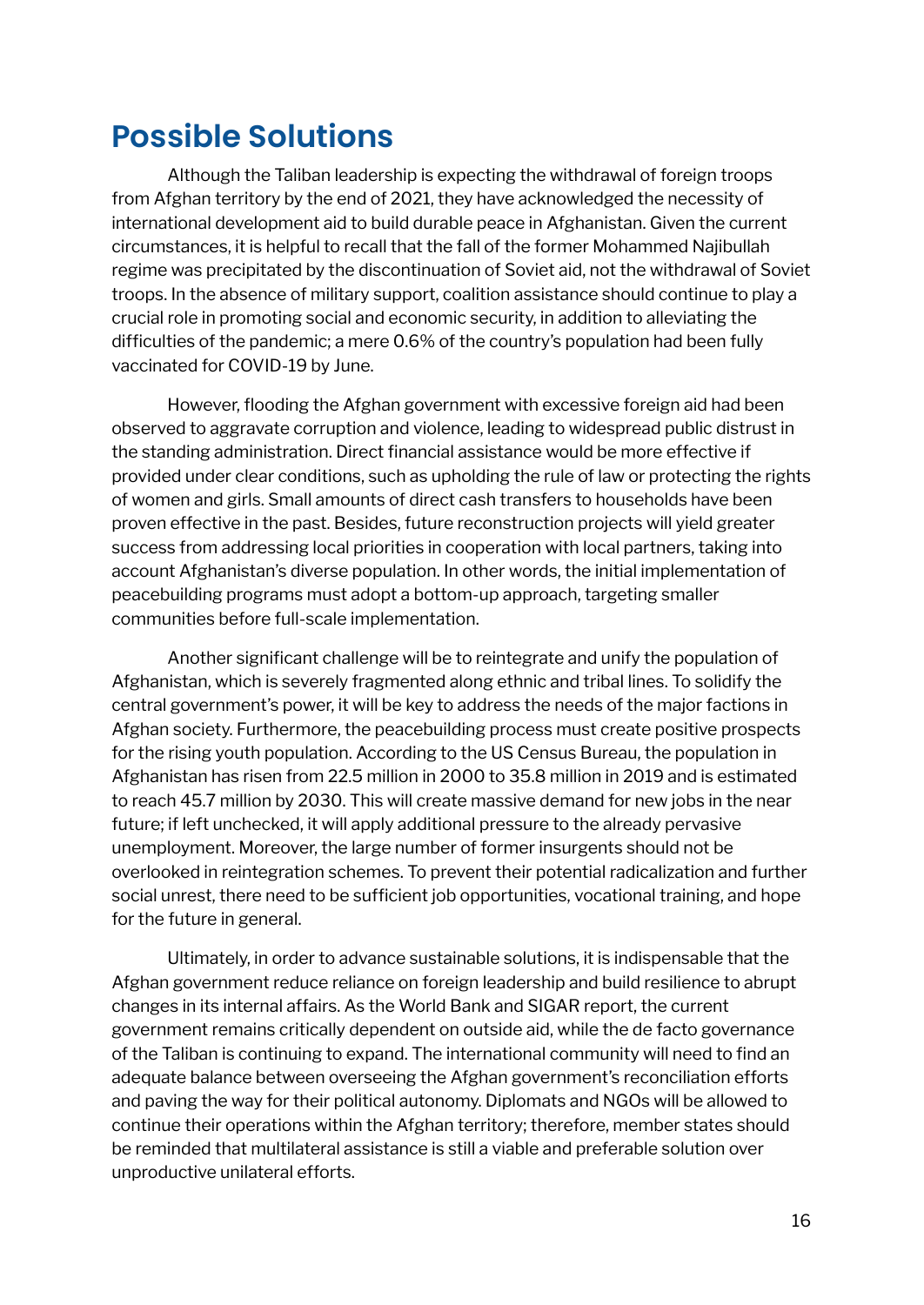# **Questions to Consider**

- How should member states of the Security Council respond to the expanding influence of the Taliban over disputed or Afghan government-owned territories?
- Should there exist a permanent platform for reconciliation and communication between the Afghan government and the Taliban? Or should there be ad hoc meetings? Should there exist any at all?
- In precise terms, what measures are necessary to improve the quality of medical services, protect women's rights, increase access to education, and alleviate the impact of COVID-19 on the civilian population?
- In what manner should US and Coalition funding be planned and allocated across peacebuilding programs to prevent its potential misuse from corruption?
- Should all funds be delivered to the civilian population via political institutions, or should they receive direct cash transfers to avoid losses from bureaucratic processes?
- What are the specific conditions under which the Afghan government, or other relevant regional stakeholders, may receive material assistance?
- What strategies should be employed for the current administration to regain public trust and build resilience to changes in foreign policy, political leadership, or internal affairs?
- In what ways must the Afghan government prepare tangible opportunities for the youth population and former insurgents? Should the proper development of local infrastructure be prioritized over offering immediate vocational training? Is either of the solutions feasible?
- How could Afghanistan invest in economic and human capital without excessively relying on foreign aid?
- What are the duties of the government in uniting the fragmented Afghan population? Is it fair to satisfy the demands of major factions over those of minority groups?
- How will Afghanistan transition from an opium-dependent economy to a more sustainable one which can support the country's youth population in the future?
- To what extent should the international community assist in the peacebuilding programs by the Afghan government while refraining from infringing upon the US-Taliban peace deal?
- How could the safety of diplomats, NGO workers, and international aid volunteers be assured, especially in conflict-ridden regions within the country?
- To what extent should regional players, such as China, be more actively committed to peacebuilding in Afghanistan compared to the rest of the international community?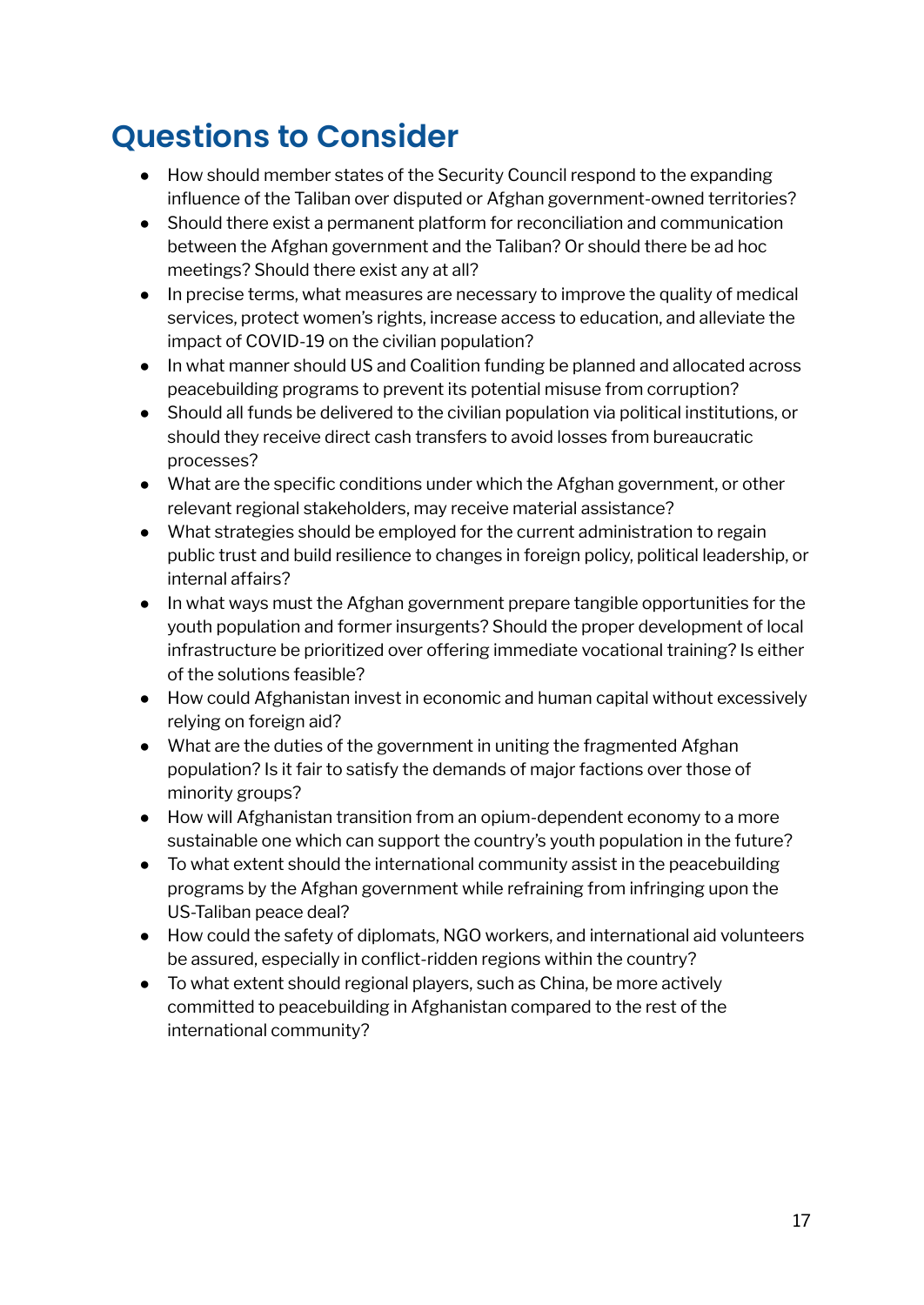# **Bibliography**

- "Afghanistan." Afghanistan Department of Foreign Affairs, 27 July 2017, www.irishaid.ie/what-we-do/responding-to-emergencies/irish-aid-humanitarianmine-clearance-work/afghanistan/.
- "Afghanistan: Humanitarian Response Plan (2018-2021) June 2020 Revision." HumanitarianResponse, United Nations Office for the Coordination of Humanitarian Affairs, 8 June 2020, www.humanitarianresponse.info/en/operations/afghanistan/document/afghanist an-humanitarian-response-plan-2018-2021-june-2020-revision.
- Bowman, Tom. "U.S. Military Has Withdrawn From Largest Base In Afghanistan, Handed Over Control." NPR, NPR, 2 July 2021, www.npr.org/2021/07/02/1012680801/u-s-military-has-withdrawn-from-largestbase-in-afghanistan-handed-over-control.
- "Caravan Update: Africans, Bangladeshis, Syrians, Afghans in Mexico Awaiting U.S. Asylum." Judicial Watch, 8 June 2019, www.judicialwatch.org/corruption-chronicles/caravan-update-africans-banglades his-syrians-afghans-in-mexico-awaiting-u-s-asylum/.
- Carter, Joe. "What You Should Know About the Political History of Afghanistan." Providence, Providence, 28 Aug. 2020, providencemag.com/2017/08/know-political-history-afghanistan/.
- Chew, Amy. "China a 'Welcome Friend' in Afghanistan: Taliban Spokesman." South China Morning Post, 9 July 2021, www.scmp.com/week-asia/politics/article/3140399/china-welcome-friend-recon struction-afghanistan-taliban.
- "Coalition." Cambridge Dictionary, 2021, dictionary.cambridge.org/dictionary/english/coalition.
- Cordesman, Anthony H. "The Civil Challenges to Peace in Afghanistan." The Civil Challenges to Peace in Afghanistan | Center for Strategic and International Studies, 21 July 2021, www.csis.org/analysis/civil-challenges-peace-afghanistan.
- "Coup." Cambridge Dictionary, Cambridge Dictionary, dictionary.cambridge.org/dictionary/english/coup.
- "The Current Situation in Afghanistan." United States Institute of Peace, United States Institute of Peace, 25 Mar. 2021, www.usip.org/publications/2021/03/current-situation-afghanistan.
- Desk, News. "A Historical Timeline of Afghanistan." PBS, Public Broadcasting Service, 4 May 2011, www.pbs.org/newshour/politics/asia-jan-june11-timeline-afghanistan.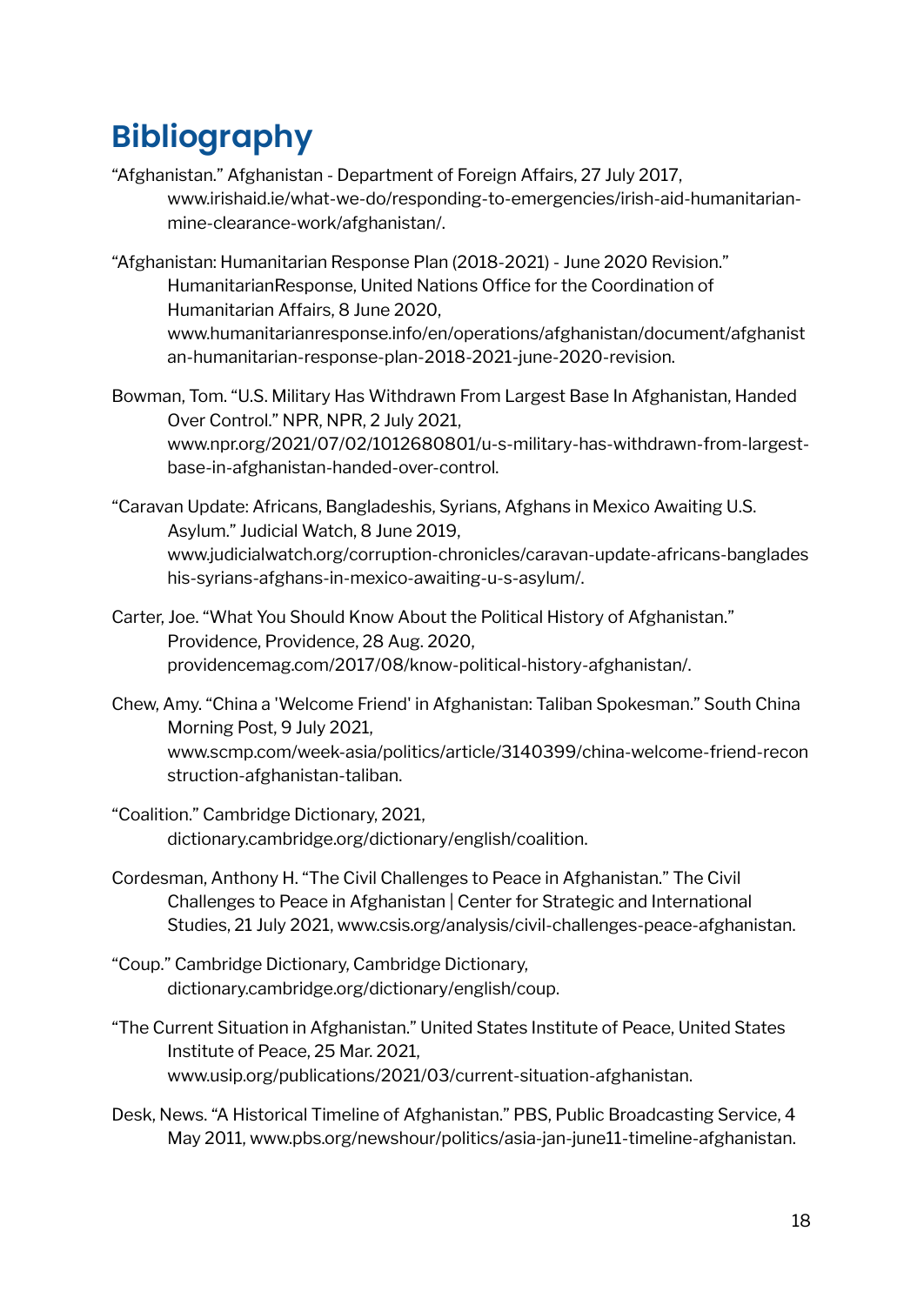- Dupree, Nancy Hatch. "Afghanistan." Encyclopædia Britannica, Encyclopædia Britannica, Inc., 24 June 2021, www.britannica.com/place/Afghanistan.
- "Estonia, Afghanistan Discuss Peace Process and International Cooperation." Edited by Helen Wright, ERR, 19 Feb. 2021, news.err.ee/1608116128/estonia-afghanistan-discuss-peace-process-and-intern ational-cooperation.
- Herring, George C. "Lessons From Vietnam on Leaving Afghanistan." Foreign Affairs, 20 June 2019, www.foreignaffairs.com/articles/2019-04-15/lessons-vietnam-leaving-afghanista n.
- "The History of the Afghanistan War CBBC Newsround." BBC News, BBC, 8 Mar. 2012, www.bbc.co.uk/newsround/15214375.
- "The History of the Afghanistan War CBBC Newsround." BBC News, BBC, 8 Mar. 2012, www.bbc.co.uk/newsround/15214375.
- "IED Attack: Improvised Explosive Devices." News and Terrorism: COMMUNICATING IN A CRISIS, National Academies and Homeland Security, 9 June 2009, www.dhs.gov/xlibrary/assets/prep\_ied\_fact\_sheet.pdf.
- Imran, Warda. "Afghanistan: Does US Exit Offer Russia a Chance to Fill Power Vacuum?: DW: 20.04.2021." Deutsche Welle, 21 Apr. 2021, www.dw.com/en/afghanistan-does-us-exit-offer-russia-a-chance-to-fill-power-va cuum/a-57265837.
- Kheel, Rebecca. "Pentagon Chief: Military Has Already Started 'over-the-Horizon' Operations in Afghanistan." TheHill, The Hill, 10 June 2021, thehill.com/policy/defense/557833-pentagon-chief-us-military-has-already-start ed-over-the-horizon-operations-in.
- Lubold, Gordon, and Yaroslav Trofimov. "WSJ News Exclusive | Afghan Government Could Collapse Six Months After U.S. Withdrawal, New Intelligence Assessment Says." The Wall Street Journal, Dow Jones & amp; Company, 23 June 2021, www.wsj.com/articles/afghan-government-could-collapse-six-months-after-u-swithdrawal-new-intelligence-assessment-says-11624466743.
- Mackay, Hamish. "UK Military Not Defeated in Afghanistan, Says Head of British Armed Forces." BBC News, BBC, 9 July 2021, www.bbc.com/news/uk-57774012.
- Nato. "NATO and Afghanistan." NATO, North Atlantic Treaty Organisation, 16 July 2021, www.nato.int/cps/en/natohq/topics\_8189.htm.
- "Niger (12/01)." U.S. Department of State, U.S. Department of State, 2009-2017.state.gov/outofdate/bgn/niger/19667.htm.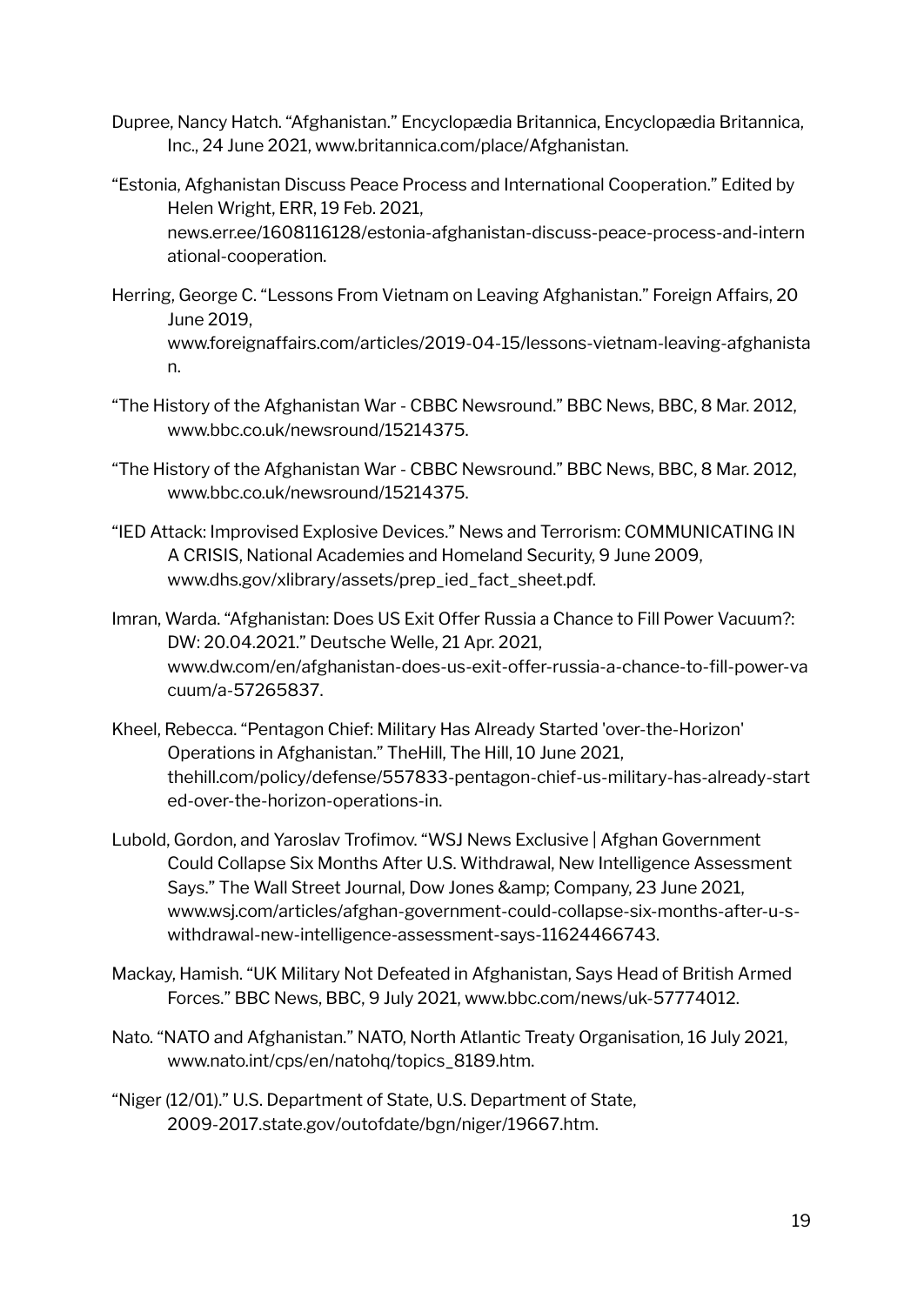- "Non-International Armed Conflicts in Afghanistan." Rulac, Rulac Gevana Academy, 22 Apr. 2021, www.rulac.org/browse/conflicts/non-international-armed-conflicts-in-afghanista n#collapse1accord.
- Nossiter, Adam. "As Afghan Forces Crumble, an Air of Unreality Grips the Capital." The New York Times, The New York Times, 2 July 2021, www.nytimes.com/2021/07/02/world/asia/afghanistan-withdrawal-taliban.html.
- "Obama More Popular Abroad Than At Home, Global Image of U.S. Continues to Benefit." Pew Research Center's Global Attitudes Project, Pew Research Center, 27 July 2020,

www.pewresearch.org/global/2010/06/17/obama-more-popular-abroad-than-athome/#chapter-1-views-of-the-u-s-and-american-foreign-policy.

- "Osama Bin Laden." Encyclopædia Britannica, Encyclopædia Britannica, Inc., 28 Apr. 2021, www.britannica.com/biography/Osama-bin-Laden.
- Press, The Associated. "A Timeline of Key Events in Afghanistan's 40 Years of Wars." AP NEWS, Associated Press, 29 Feb. 2020, apnews.com/article/7011b5086a21f7f57c3cb218947742b2.
- "Reconnaissance." Cambridge Dictionary, Cambridge University Press 2021, 2021, dictionary.cambridge.org/dictionary/english/reconnaissance.
- Roth, Kenneth. "World Report 2020: Rights Trends in Afghanistan." Human Rights Watch, Human Rights Watch, 16 Jan. 2020, www.hrw.org/world-report/2020/country-chapters/afghanistan#.
- Roth, Kenneth. "World Report 2021: Rights Trends in Afghanistan." Human Rights Watch, 13 Jan. 2021, www.hrw.org/world-report/2021/country-chapters/afghanistan.
- Schmitt, Olivier. "Remembering the French War in Afghanistan." War on the Rocks, 12 Sept. 2018, warontherocks.com/2018/09/remembering-the-french-war-in-afghanistan/.
- "Sovereignty." Merriam-Webster, Merriam-Webster, 4 July 2021, www.merriam-webster.com/dictionary/sovereignty.
- "ST VINCENT AND THE GRENADINES." United Nations, United Nations, www.un.org/webcast/ga/57/statements/020920stvincentE.htm.
- "Support Long-Term Afghan-Led Solutions." Friends Committee On National Legislation, 14 May 2020, www.fcnl.org/updates/2020-05/support-long-term-afghan-led-solutions.
- "Surveillance Definition and Meaning: Collins English Dictionary." Surveillance Definition and Meaning | Collins English Dictionary, HarperCollins Publishers Ltd, 2010, www.collinsdictionary.com/dictionary/english/surveillance.